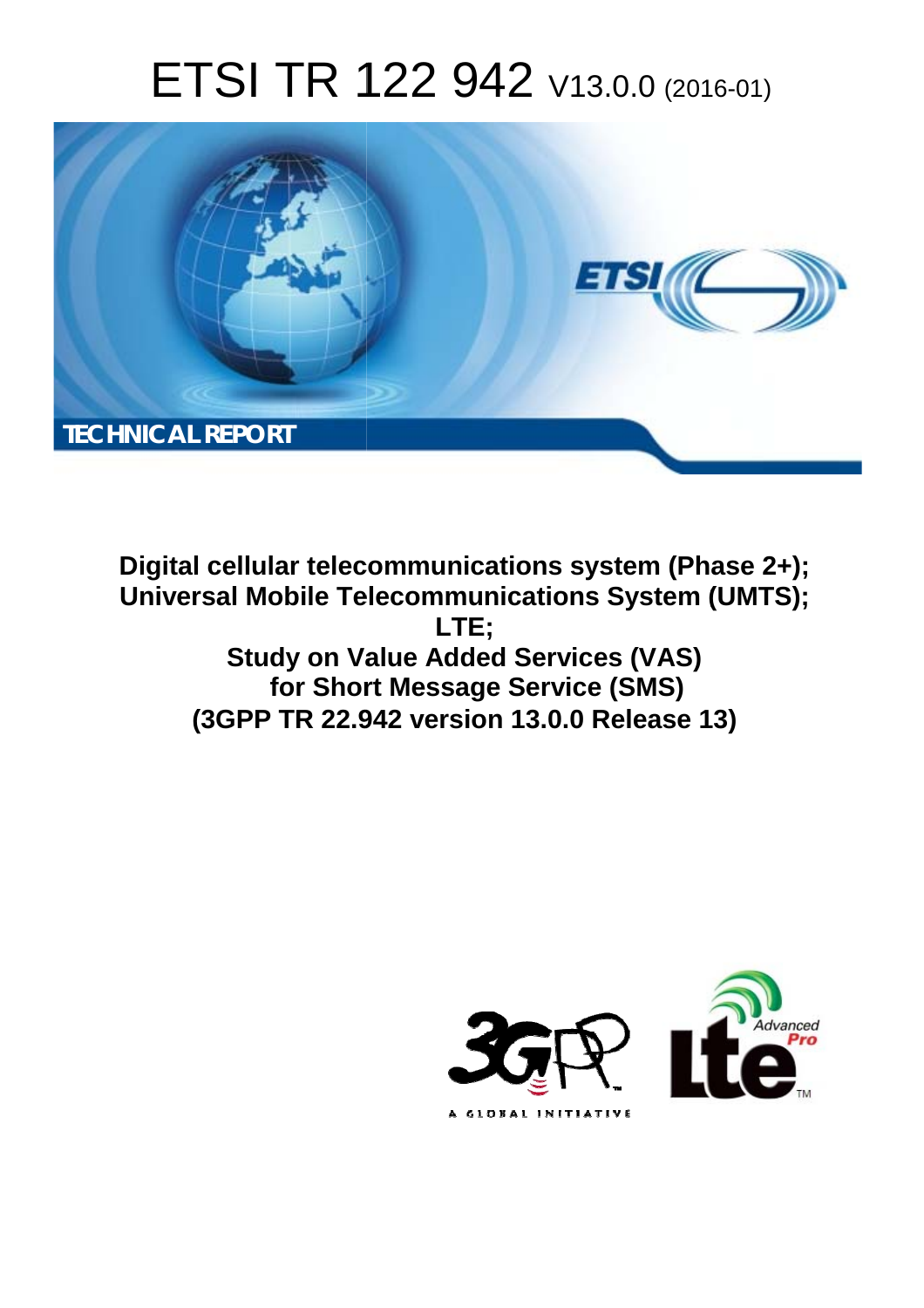Reference RTR/TSGS-0122942vd00

> Keywords GSM,LTE,UMTS

#### *ETSI*

#### 650 Route des Lucioles F-06921 Sophia Antipolis Cedex - FRANCE

Tel.: +33 4 92 94 42 00 Fax: +33 4 93 65 47 16

Siret N° 348 623 562 00017 - NAF 742 C Association à but non lucratif enregistrée à la Sous-Préfecture de Grasse (06) N° 7803/88

#### *Important notice*

The present document can be downloaded from: <http://www.etsi.org/standards-search>

The present document may be made available in electronic versions and/or in print. The content of any electronic and/or print versions of the present document shall not be modified without the prior written authorization of ETSI. In case of any existing or perceived difference in contents between such versions and/or in print, the only prevailing document is the print of the Portable Document Format (PDF) version kept on a specific network drive within ETSI Secretariat.

Users of the present document should be aware that the document may be subject to revision or change of status. Information on the current status of this and other ETSI documents is available at <http://portal.etsi.org/tb/status/status.asp>

If you find errors in the present document, please send your comment to one of the following services: <https://portal.etsi.org/People/CommiteeSupportStaff.aspx>

#### *Copyright Notification*

No part may be reproduced or utilized in any form or by any means, electronic or mechanical, including photocopying and microfilm except as authorized by written permission of ETSI.

The content of the PDF version shall not be modified without the written authorization of ETSI. The copyright and the foregoing restriction extend to reproduction in all media.

> © European Telecommunications Standards Institute 2016. All rights reserved.

**DECT**TM, **PLUGTESTS**TM, **UMTS**TM and the ETSI logo are Trade Marks of ETSI registered for the benefit of its Members. **3GPP**TM and **LTE**™ are Trade Marks of ETSI registered for the benefit of its Members and of the 3GPP Organizational Partners.

**GSM**® and the GSM logo are Trade Marks registered and owned by the GSM Association.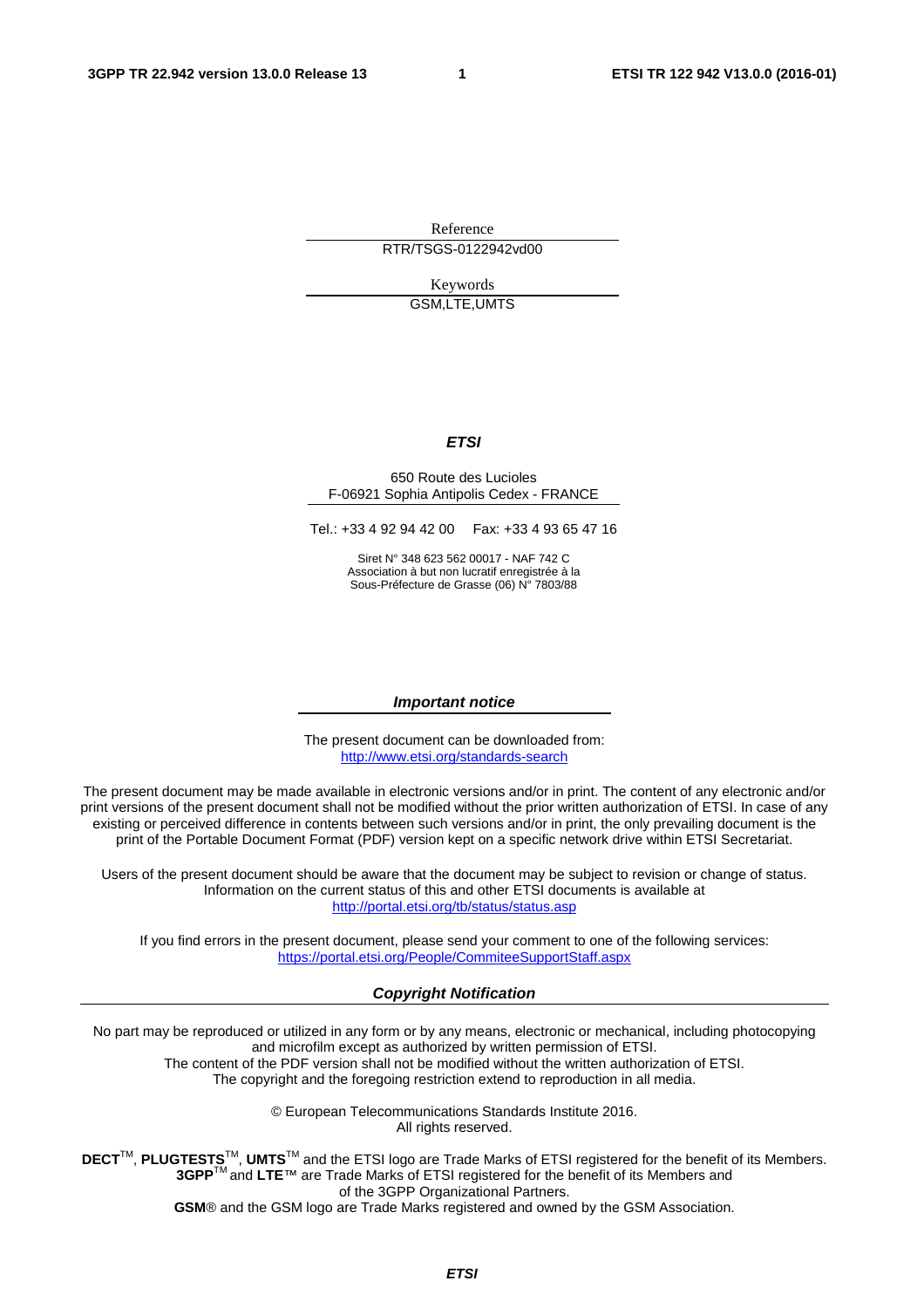## Intellectual Property Rights

IPRs essential or potentially essential to the present document may have been declared to ETSI. The information pertaining to these essential IPRs, if any, is publicly available for **ETSI members and non-members**, and can be found in ETSI SR 000 314: *"Intellectual Property Rights (IPRs); Essential, or potentially Essential, IPRs notified to ETSI in respect of ETSI standards"*, which is available from the ETSI Secretariat. Latest updates are available on the ETSI Web server [\(https://ipr.etsi.org/](https://ipr.etsi.org/)).

Pursuant to the ETSI IPR Policy, no investigation, including IPR searches, has been carried out by ETSI. No guarantee can be given as to the existence of other IPRs not referenced in ETSI SR 000 314 (or the updates on the ETSI Web server) which are, or may be, or may become, essential to the present document.

## Foreword

This Technical Report (TR) has been produced by ETSI 3rd Generation Partnership Project (3GPP).

The present document may refer to technical specifications or reports using their 3GPP identities, UMTS identities or GSM identities. These should be interpreted as being references to the corresponding ETSI deliverables.

The cross reference between GSM, UMTS, 3GPP and ETSI identities can be found under [http://webapp.etsi.org/key/queryform.asp.](http://webapp.etsi.org/key/queryform.asp)

## Modal verbs terminology

In the present document "**shall**", "**shall not**", "**should**", "**should not**", "**may**", "**need not**", "**will**", "**will not**", "**can**" and "**cannot**" are to be interpreted as described in clause 3.2 of the [ETSI Drafting Rules](http://portal.etsi.org/Help/editHelp!/Howtostart/ETSIDraftingRules.aspx) (Verbal forms for the expression of provisions).

"**must**" and "**must not**" are **NOT** allowed in ETSI deliverables except when used in direct citation.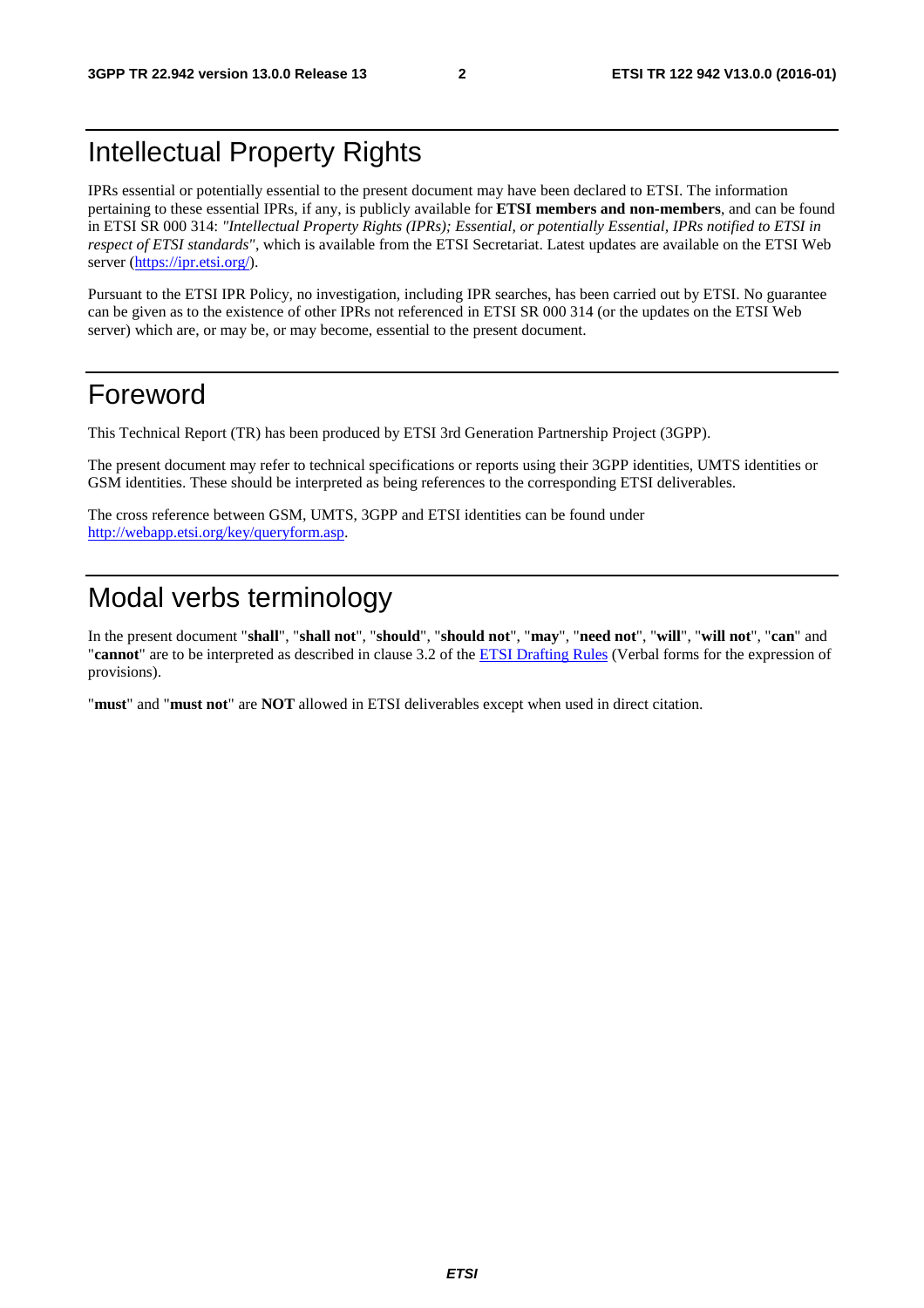$\mathbf{3}$ 

## Contents

| 1              |  |  |  |  |  |  |
|----------------|--|--|--|--|--|--|
| 2              |  |  |  |  |  |  |
| 3              |  |  |  |  |  |  |
| 3.1            |  |  |  |  |  |  |
| 3.2            |  |  |  |  |  |  |
| $\overline{4}$ |  |  |  |  |  |  |
| 4.1            |  |  |  |  |  |  |
| 4.1.1          |  |  |  |  |  |  |
| 4.1.2          |  |  |  |  |  |  |
| 4.1.2.1        |  |  |  |  |  |  |
| 4.1.2.2        |  |  |  |  |  |  |
| 4.1.3          |  |  |  |  |  |  |
| 4.1.4          |  |  |  |  |  |  |
| 4.1.5          |  |  |  |  |  |  |
| 4.1.6          |  |  |  |  |  |  |
| 4.2            |  |  |  |  |  |  |
| 4.2.1          |  |  |  |  |  |  |
| 4.2.2          |  |  |  |  |  |  |
| 4.2.2.1        |  |  |  |  |  |  |
| 4.2.2.2        |  |  |  |  |  |  |
| 4.2.3          |  |  |  |  |  |  |
| 4.2.4          |  |  |  |  |  |  |
| 4.2.5          |  |  |  |  |  |  |
| 4.2.6          |  |  |  |  |  |  |
| 4.3            |  |  |  |  |  |  |
| 4.3.1          |  |  |  |  |  |  |
| 4.3.2          |  |  |  |  |  |  |
| 4.3.2.1        |  |  |  |  |  |  |
| 4.3.2.2        |  |  |  |  |  |  |
| 4.3.3          |  |  |  |  |  |  |
| 4.3.4          |  |  |  |  |  |  |
| 4.3.5          |  |  |  |  |  |  |
| 4.3.6          |  |  |  |  |  |  |
| 4.4            |  |  |  |  |  |  |
| 4.4.1          |  |  |  |  |  |  |
| 4.4.2          |  |  |  |  |  |  |
| 4.4.2.1        |  |  |  |  |  |  |
| 4.4.2.2        |  |  |  |  |  |  |
| 4.4.3          |  |  |  |  |  |  |
| 4.4.4          |  |  |  |  |  |  |
| 4.4.5          |  |  |  |  |  |  |
| 4.4.6          |  |  |  |  |  |  |
| 4.5            |  |  |  |  |  |  |
| 4.5.1          |  |  |  |  |  |  |
| 4.5.2          |  |  |  |  |  |  |
| 4.5.2.1        |  |  |  |  |  |  |
| 4.5.2.2        |  |  |  |  |  |  |
| 4.5.3          |  |  |  |  |  |  |
| 4.5.4          |  |  |  |  |  |  |
|                |  |  |  |  |  |  |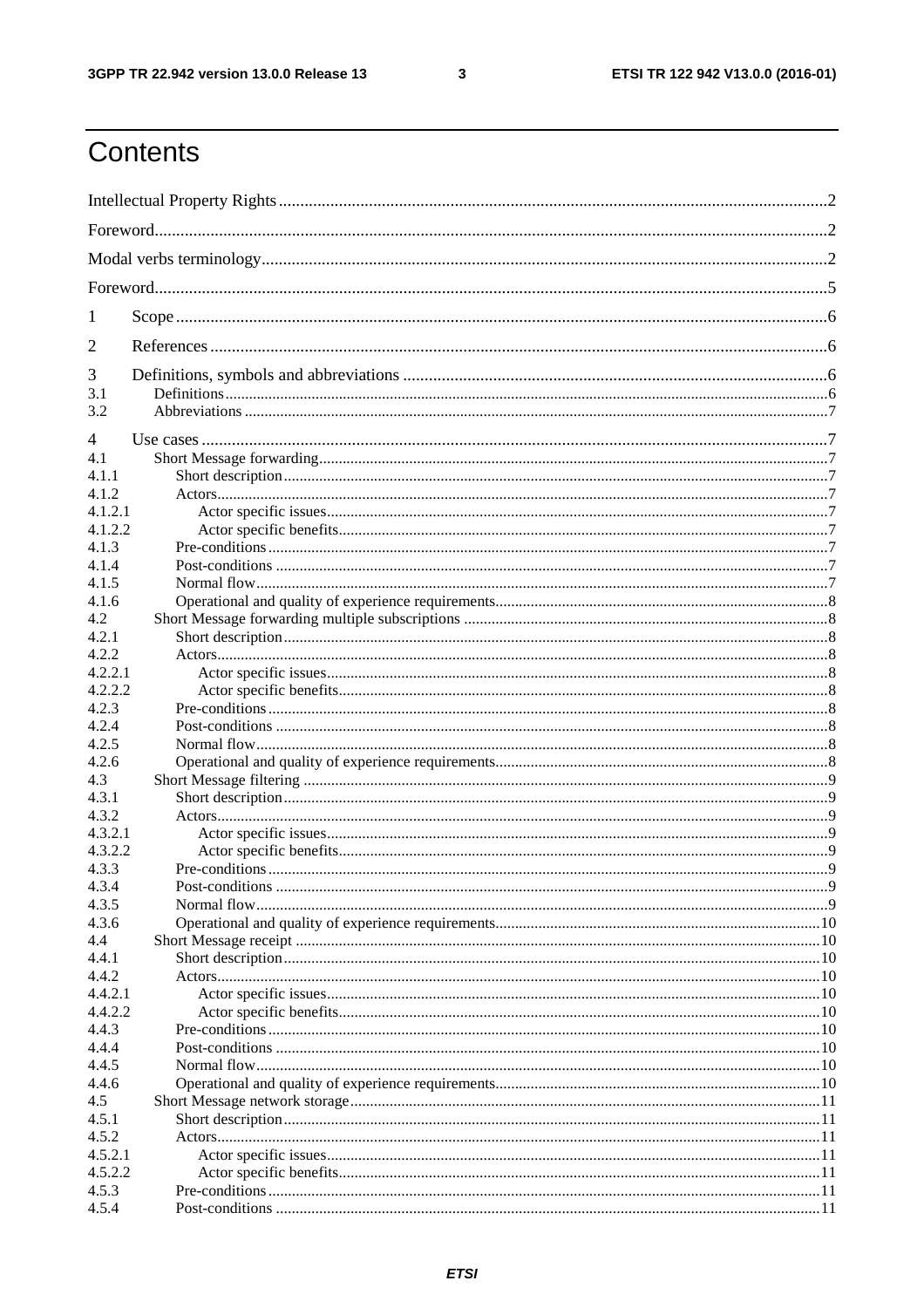#### $\overline{\mathbf{4}}$

| 4.5.5                |                      |  |  |  |  |  |  |
|----------------------|----------------------|--|--|--|--|--|--|
| 4.5.6                |                      |  |  |  |  |  |  |
| 4.6                  |                      |  |  |  |  |  |  |
| 4.6.1                |                      |  |  |  |  |  |  |
| 4.6.2                |                      |  |  |  |  |  |  |
| 4.6.2.1a             |                      |  |  |  |  |  |  |
|                      | 4.6.2.1 <sub>b</sub> |  |  |  |  |  |  |
| 4.6.2.2a             |                      |  |  |  |  |  |  |
| 4.6.2.2 <sub>b</sub> |                      |  |  |  |  |  |  |
| 4.6.3                |                      |  |  |  |  |  |  |
| 4.6.4a               |                      |  |  |  |  |  |  |
| 4.6.4 <sub>b</sub>   |                      |  |  |  |  |  |  |
| 4.6.5a               |                      |  |  |  |  |  |  |
| 4.6.5 <sub>b</sub>   |                      |  |  |  |  |  |  |
| 4.6.6                |                      |  |  |  |  |  |  |
| 5                    |                      |  |  |  |  |  |  |
| 5.1                  |                      |  |  |  |  |  |  |
| 5.2                  |                      |  |  |  |  |  |  |
| 5.2.1                |                      |  |  |  |  |  |  |
| 5.2.2                |                      |  |  |  |  |  |  |
| 5.2.3                |                      |  |  |  |  |  |  |
| 5.2.4                |                      |  |  |  |  |  |  |
| 5.2.5                |                      |  |  |  |  |  |  |
| 5.2.6                |                      |  |  |  |  |  |  |
| 5.2.7                |                      |  |  |  |  |  |  |
| 6                    |                      |  |  |  |  |  |  |
| 7                    |                      |  |  |  |  |  |  |
| 8                    |                      |  |  |  |  |  |  |
| 9                    |                      |  |  |  |  |  |  |
| 10                   |                      |  |  |  |  |  |  |
| 11                   |                      |  |  |  |  |  |  |
| 12                   |                      |  |  |  |  |  |  |
| Annex A:             |                      |  |  |  |  |  |  |
|                      |                      |  |  |  |  |  |  |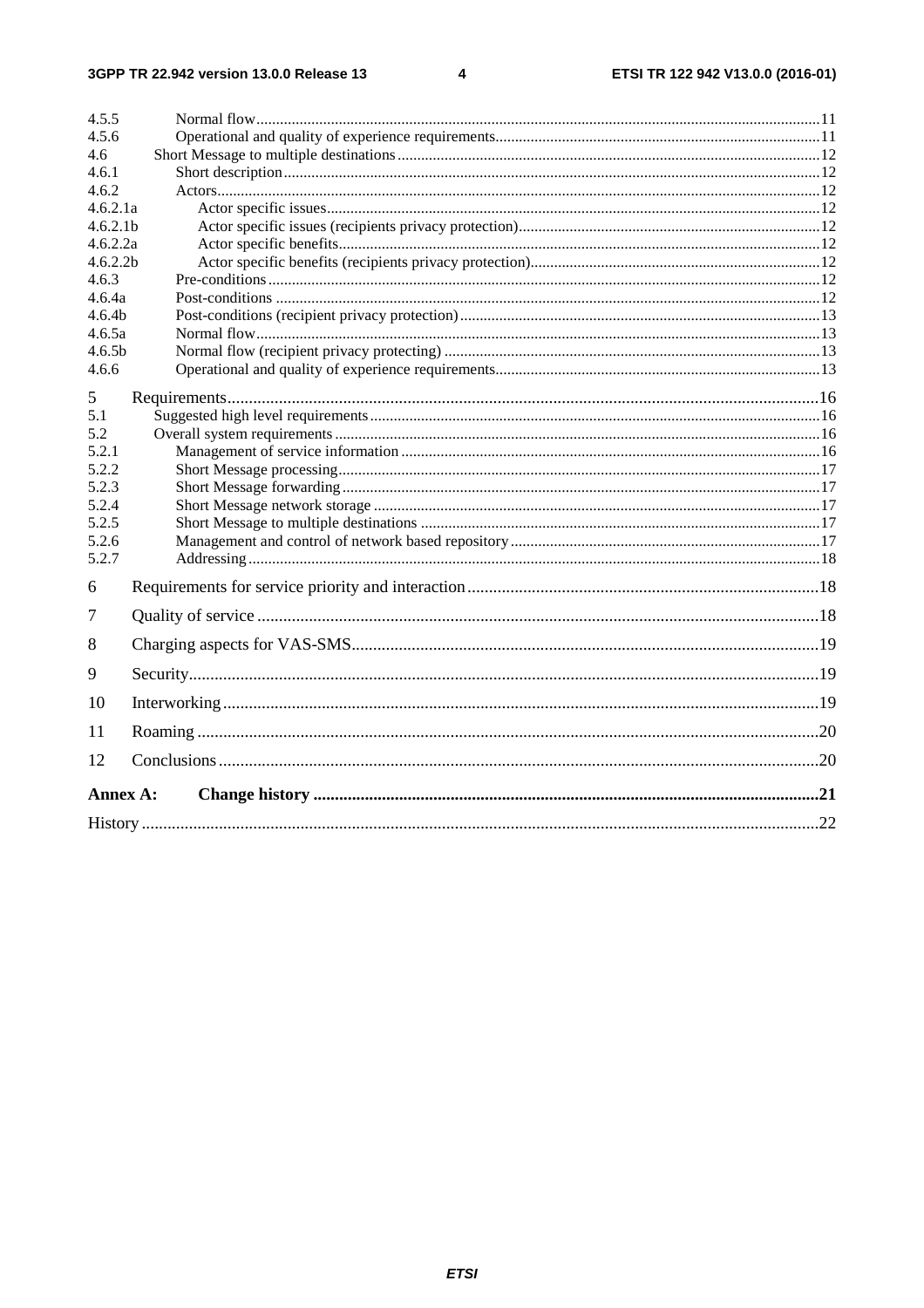## Foreword

This Technical Report has been produced by the  $3<sup>rd</sup>$  Generation Partnership Project (3GPP).

The contents of the present document are subject to continuing work within the TSG and may change following formal TSG approval. Should the TSG modify the contents of the present document, it will be re-released by the TSG with an identifying change of release date and an increase in version number as follows:

Version x.y.z

where:

- x the first digit:
	- 1 presented to TSG for information;
	- 2 presented to TSG for approval;
	- 3 or greater indicates TSG approved document under change control.
- y the second digit is incremented for all changes of substance, i.e. technical enhancements, corrections, updates, etc.
- z the third digit is incremented when editorial only changes have been incorporated in the document.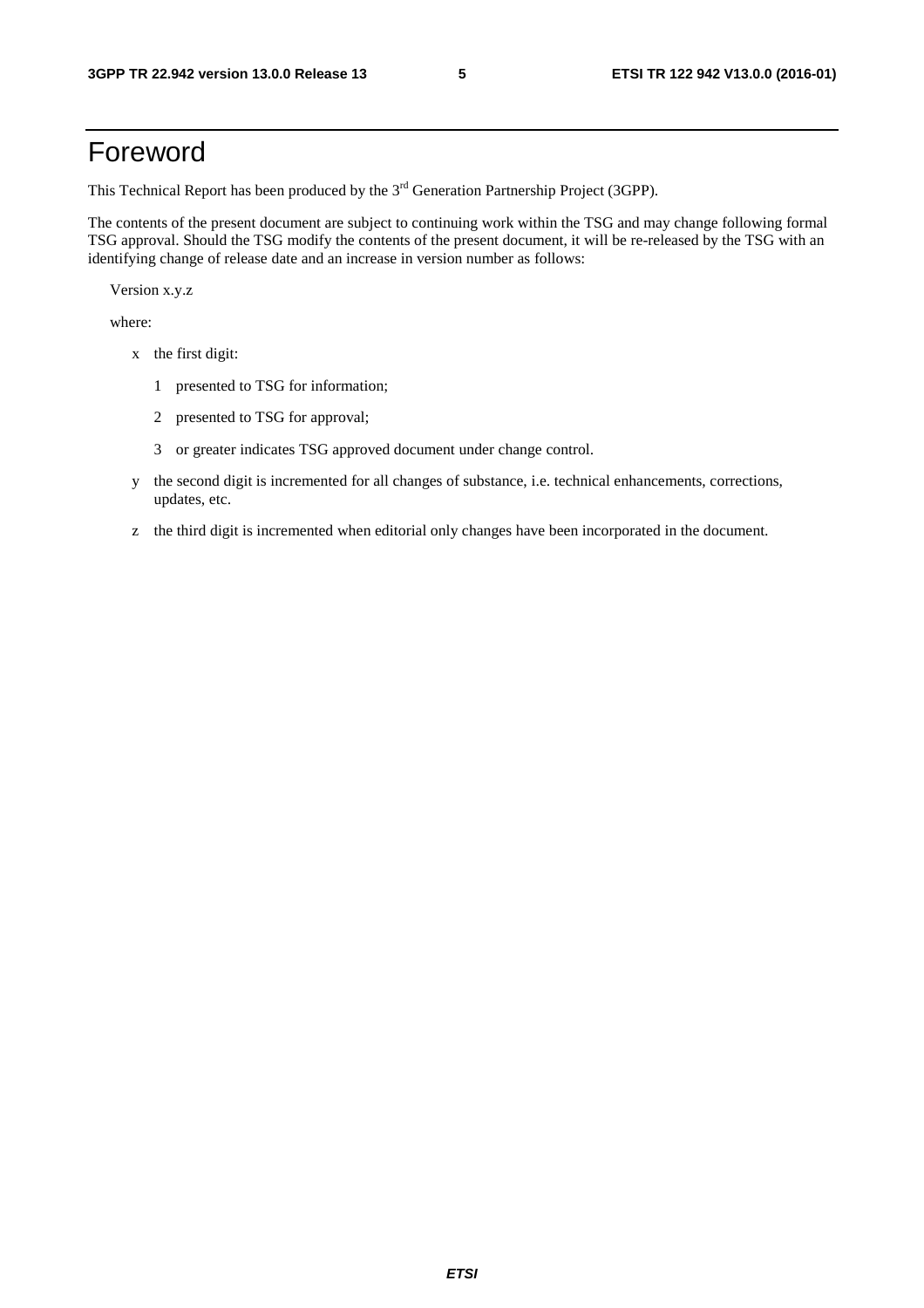## 1 Scope

The present document studies the service requirements associated with series of value-added features for short message service (SMS). Specifically, the objective of this document is to study potential new value-added services for SMS in 3GPP that need to be standardized.

## 2 References

The following documents contain provisions which, through reference in this text, constitute provisions of the present document.

- References are either specific (identified by date of publication, edition number, version number, etc.) or non-specific.
- For a specific reference, subsequent revisions do not apply.
- For a non-specific reference, the latest version applies. In the case of a reference to a 3GPP document (including a GSM document), a non-specific reference implicitly refers to the latest version of that document *in the same Release as the present document*.
- [1] 3GPP TR 21.905: "Vocabulary for 3GPP Specifications".
- [2] 3GPP TS 23.040: "Technical realization of the Short Message Service (SMS)".
- [3] ITU-T E.164 (1997): "The International Public Telecommunications Numbering Plan".
- [4] IETF STD 0011 (RFC 2822): "Internet Message Format" URL: http://www.ietf.org/rfc/rfc2822.txt.
- [5] 3GPP TS 23.204: "Support of Short Message Service (SMS) over generic 3GPP Internet Protocol (IP) access".

## 3 Definitions, symbols and abbreviations

## 3.1 Definitions

For the purposes of the present document, the terms and definitions given in [1] and the following apply:

**Short Message Forwarding:** The service permits the network to send all incoming short messages addressed to the called mobile subscriber's directory number to another directory number.

**Short Message Filtering:** The service permits the network to filter certain short messages on behalf of a called party based on the called party"s preferences.

**Short Message Receipt:** The service permits the network to send one or more receipts to inform a calling party the status of sent message.

**Short Message Network Storage:** The service permits the network to help the subscriber store messages that the subscriber has sent or received.

SMS VPN service enables exchange of SMS messages between VPN (Virtual Private Network) members by using a short number, usually similar to the receiver fixed extension number, instead of using the full mobile number of the recipient.

**SMS Auto Reply:** The SMS Auto Reply service enables the subscriber to activate an automatic SMS reply in response to incoming SMS messages, both from in network subscribers as well as from foreign networks subscribers (incoming MT messages from foreign networks).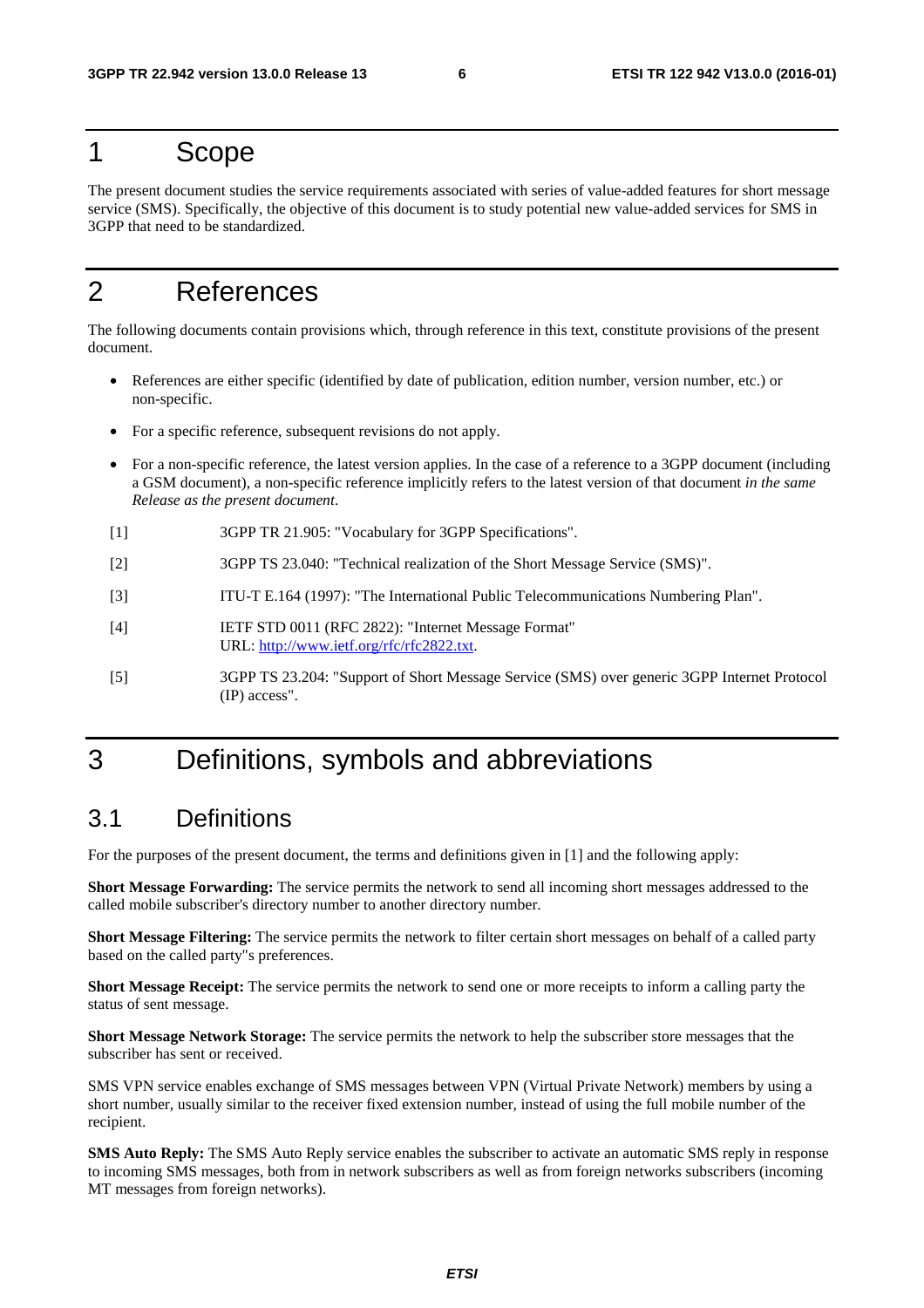**SMS Personal Signature**: The service allows the end user to personalize its outgoing messages either with a personal remark or a business title. The service enables a user to pre-define a text that will automatically be added to all outgoing SMS messages

## 3.2 Abbreviations

For the purposes of the present document, the following abbreviations apply in addition to [1]:

| SMS-SC    | <b>Short Message Service - Service Centre</b> |
|-----------|-----------------------------------------------|
| <b>SM</b> | <b>Short Message</b>                          |
| VAS-SMS   | Value-added Services for SMS                  |

## 4 Use cases

## 4.1 Short Message forwarding

## 4.1.1 Short description

This use case describes a scenario where a called mobile subscriber forward incoming messages to another mobile phone.

### 4.1.2 Actors

Joe is an SMS user of Operator A.

Sally is an SMS user of Operator B.

Note: Operator A and Operator B may be the same

#### 4.1.2.1 Actor specific issues

Joe wants to send an SM to Sally.

Sally is roaming outside of Operator B. She brings another mobile phone with her.

#### 4.1.2.2 Actor specific benefits

Sally can take advantage of Short Message Forwarding Service.

### 4.1.3 Pre-conditions

Joe is an SMS subscriber.

Sally is subscribed to the Short Message Forwarding Service on her home network.

She sets the SM forwarding number for her original mobile phone, and wants to use another mobile phone to receive incoming SM.

## 4.1.4 Post-conditions

All incoming messages addressed to Sally"s original mobile phone number are forwarded to another mobile phone.

### 4.1.5 Normal flow

- Sally prepares to travel outside coverage of Operator B.
- She sets the SM forwarding number of her original mobile phone.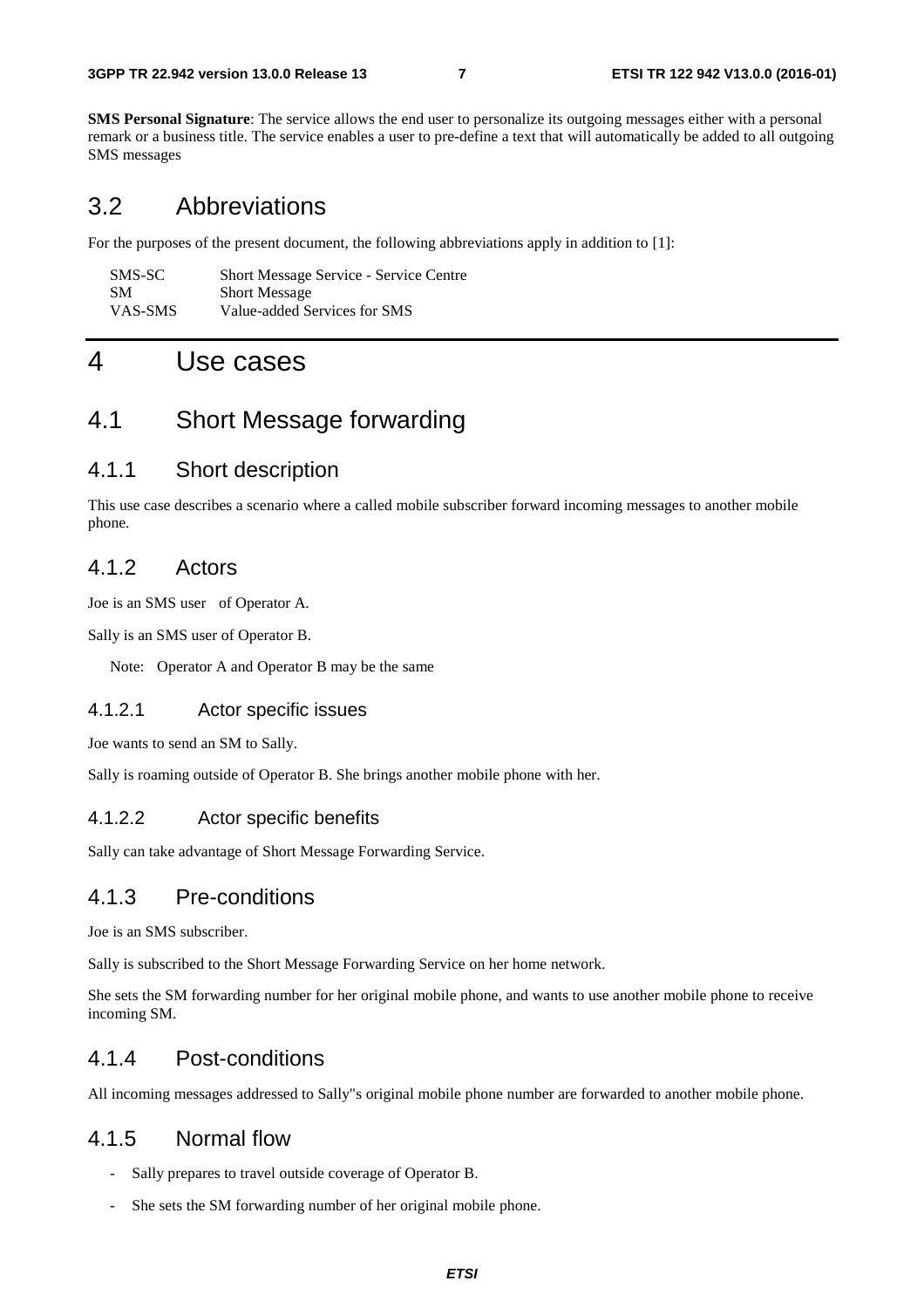- Joe sends an SM to Sally with receiving number as Sally"s original number.
- Sally receives the message by using another mobile phone.

### 4.1.6 Operational and quality of experience requirements

It shall be supported that users can set certain conditions (e.g., different time periods) for message forwarding. There are no significant delays to any part of the service.

## 4.2 Short Message forwarding multiple subscriptions

## 4.2.1 Short description

This use case describes a scenario where an SM to a mobile subscriber may be forwarded to an alternative address, depending on the original delivery address being registered on the network or not.

#### 4.2.2 Actors

Joe is an SMS user with home operator A.

Sally is an SMS user with home operator B.

#### 4.2.2.1 Actor specific issues

Joe wants to send an SM to Sally.

Sally can use two different subscriptions with different MSISDNs[3], and she wants to receive SMs on the subscription that is in use (active). She may use two different phones or two different subscriptions from the same operator.

#### 4.2.2.2 Actor specific benefits

The called party will have the SM delivered to the phone/subscription that is in use.

#### 4.2.3 Pre-conditions

Joe is an SMS subscriber.

Sally has subscribed to the Short Message Forwarding ("multiple subscriptions") Service.

Sally has activated SM forwarding from her first phone/subscription to the second phone/subscription.

Sally"s second phone/subscription is in use. The first phone/subscription is switched off/not active.

### 4.2.4 Post-conditions

All incoming messages addressed to Sally"s first mobile phone number are forwarded to her second phone/subscription.

## 4.2.5 Normal flow

- Joe sends an SM addressed to Sally"s first number.
- Sally receives the message on the phone/subscription that is in use.

## 4.2.6 Operational and quality of experience requirements

It may be supported that an operator can set a group of subscriptions for which SM are forwarded to the active/last activated subscription of that group, under the condition that the delivery address of the SM is associated to a subscription of that group and that address is not registered on the network.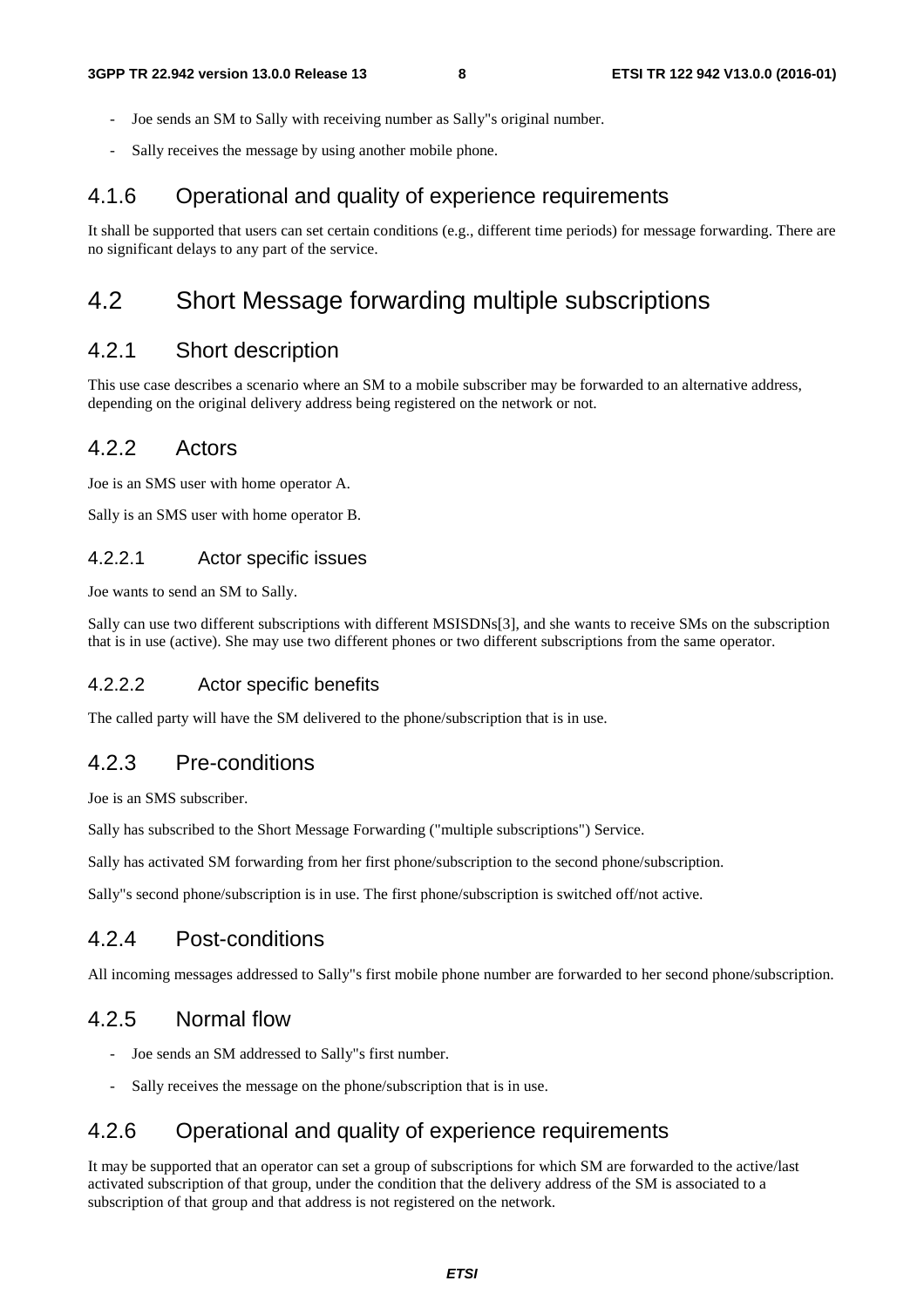## 4.3 Short Message filtering

## 4.3.1 Short description

The users do not want to receive trash or malicious messages. Some users are not allowed to send messages to premium numbers.

 This use case describes how a network can help the user filter SM based on the users" (called/calling party) preferences (e.g. calling/called party"s number, time to send message etc.).

### 4.3.2 Actors

Alice is an SMS user of Operator A. Bob is an SMS user of Operator A.

Sally is an SMS user of Operator B.

Tom is an SMS user. He is a youngster.

#### 4.3.2.1 Actor specific issues

Alice sends an SM to Sally at 13:30PM.

Bob sends an SM to Sally.

Sally doesn"t want to receive any messages from Bob and these are identified as "not wanted". Neither does she want to receive any messages from 13:00 to 14:00. Any messages sent during this period and that are not marked as "not wanted" should be stored and/or sent to Sally after the period defined by Sally. She sets the SMS filtering function via her mobile phone.

Tom is not allowed to send SMS to pre-defined numbers

#### 4.3.2.2 Actor specific benefits

The called party, Sally can take advantage of SM Filtering Service.

The calling party, Tom takes advantage of SMS filtering service

### 4.3.3 Pre-conditions

Alice and Bob are SMS subscribers.

Sally is subscribed to the SM Filtering Service.

Sally adds Bob"s phone number to the black list for the SM Filtering Service.

Tom"s parents subscribed Tom to the SMS filtering services.

### 4.3.4 Post-conditions

Sally doesn"t receive any messages from Bob.

Sally doesn"t receive any messages during time period from 13:00 to 14:00.

Tom is not able to send SMS to pre-defined numbers

### 4.3.5 Normal flow

- Sally doesn"t want to receive Bob"s messages.
- Sally adds Bob"s phone number to her black list for the SM Filtering Service.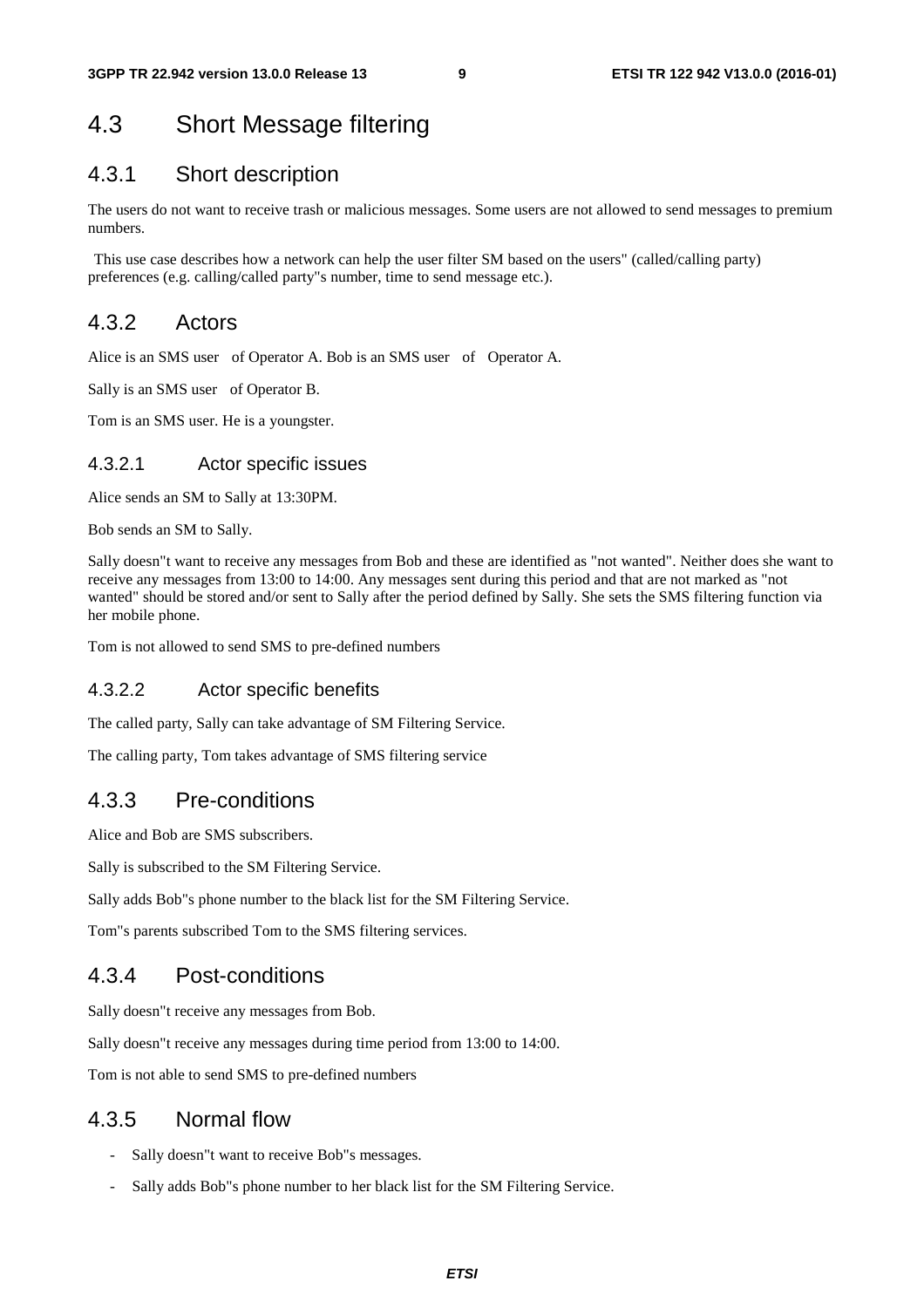- Bob sends SMs to Sally.
- Sallys' home network doesn"t forward Bobs messages to Sally.

## 4.3.6 Operational and quality of experience requirements

It shall be supported that users can set certain conditions for message filtering.

## 4.4 Short Message receipt

## 4.4.1 Short description

This use case describes a scenario where Joe receives two SM Receipts after he sent an SM to Sally. One message receipt (aka. caller message receipt) is requested by Joe to indicate the transmit status of the message; the other message receipt (aka. callee message receipt) is from Sally, customized for Joe.

### 4.4.2 Actors

Both Joe and Sally are SMS users.

#### 4.4.2.1 Actor specific issues

Joe sends an SM to Sally.

### 4.4.2.2 Actor specific benefits

Joe can know the sent messages" transmitting status (e.g., successful, failure, temporarily failure) in time. Sally can set a specific quick response for messages from Joe.

## 4.4.3 Pre-conditions

Joe is an SMS subscriber.

Joe is subscribed to the SM Receipt (caller message receipt) Service on his home network.

Sally is subscribed to the SM Receipt (callee message receipt) Service on her home network and sets a callee message receipt for Joe.

## 4.4.4 Post-conditions

Joe can obtain the status of all messages he has sent.

## 4.4.5 Normal flow

- Joe sends a message to Sally.
- Joe receives a caller message receipt: Your message sent to Sally is successful.
- Sally receives the message Joe has sent.
- The network sends the receipt to Joe with the following content: "Joe, I am now in the meeting, and I will phone you later". No interaction with Sally (or her UE) is required.
- Joe receives Sally"s callee message receipt.

## 4.4.6 Operational and quality of experience requirements

It shall be supported that the callee can set different content of the receipt for different callers.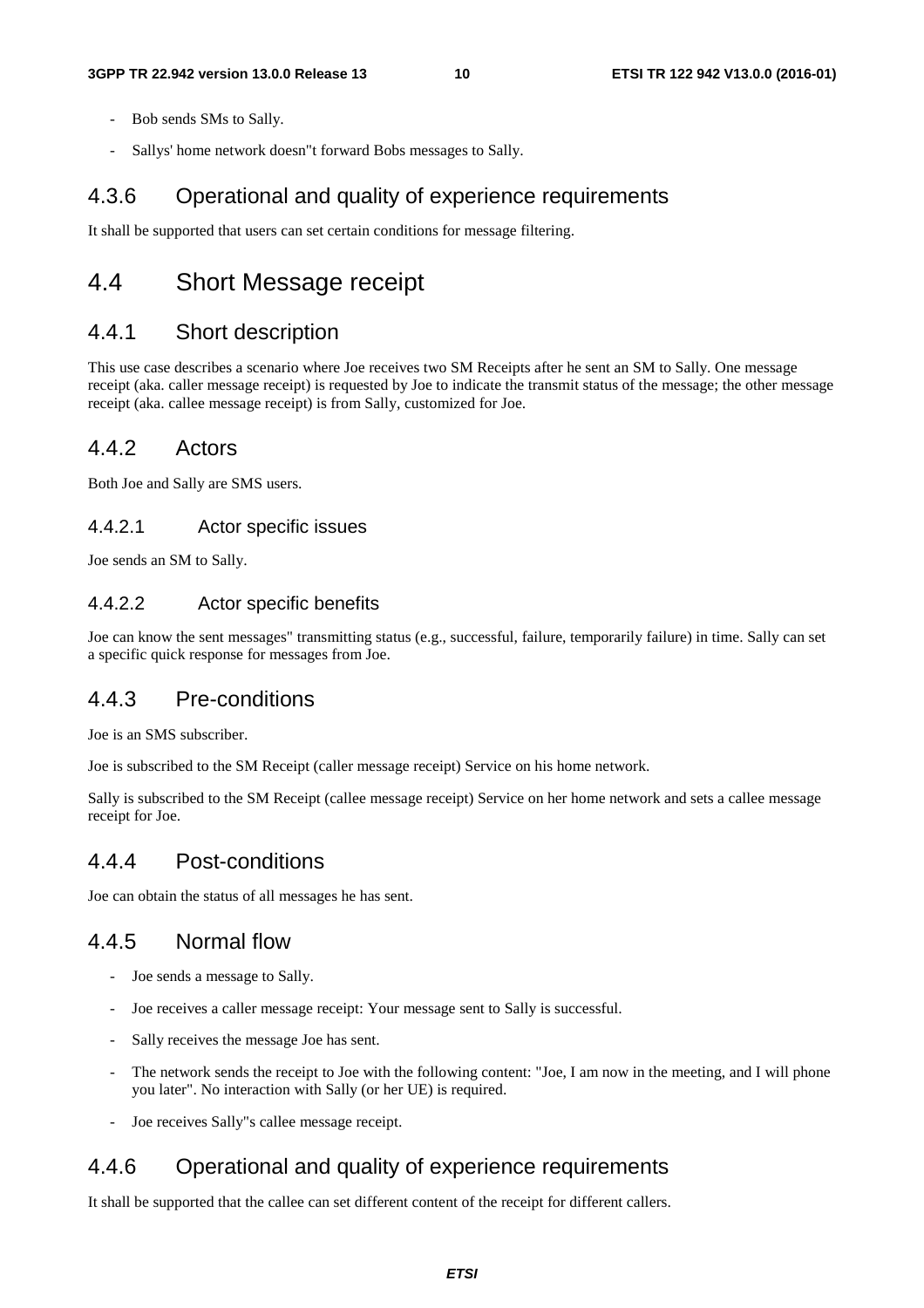The SMS receipt can be accompanied by a newly generated SM with the content provided by the operator.

## 4.5 Short Message network storage

### 4.5.1 Short description

Users want to store their daily messages (either sent or received), but there is limited storage in their mobile phone. The network helps to store the users" messages. The network duplicates the users" certain messages to message depository, and the users can manage the messages stored via WWW/WAP portal and so on.

## 4.5.2 Actors

Both Joe and Sally are SMS users.

#### 4.5.2.1 Actor specific issues

Joe wants to store his messages in the network storage.

#### 4.5.2.2 Actor specific benefits

Joe can utilize the network-based storage capability.

### 4.5.3 Pre-conditions

Joe is an SMS subscriber.

Joe subscribed to the SM Network Storage Service on his home network.

Joe sets Sally"s phone number for storing messages from or to her.

## 4.5.4 Post-conditions

Joe"s messages sent to or received from Sally"s phone will be stored in the network depository, and Joe can manage these messages.

### 4.5.5 Normal flow

- Joe sends the messages to Sally.
- The messages are sent to Sally; they are also duplicated and stored in the Message depository.
- Joe manages messages stored in the Message depository via web portal.

## 4.5.6 Operational and quality of experience requirements

It shall be supported that user can pre-set certain conditions for storage. The storage condition includes all sent messages, all received messages, messages sent to or received from one or more special phone numbers and so on.

It should be possible for the operator to prevent storage of configuration SM, notifications (e.g. voice mail, SM delivery notifications).

It shall be supported that users can transfer the messages stored in the message depository to any other mobile phone.

It shall be supported that users can inquire the messages stored in the message depository according to certain query conditions (e.g., short message receiver, short message sender, key words etc.).

It shall be supported that users can manage the stored messages via a website, and it shall be possible for the user to set access right for other users ( e.g. read only , read and download etc), in this way, other users are able to inquire his stored messages through a link to the website after valid authentication.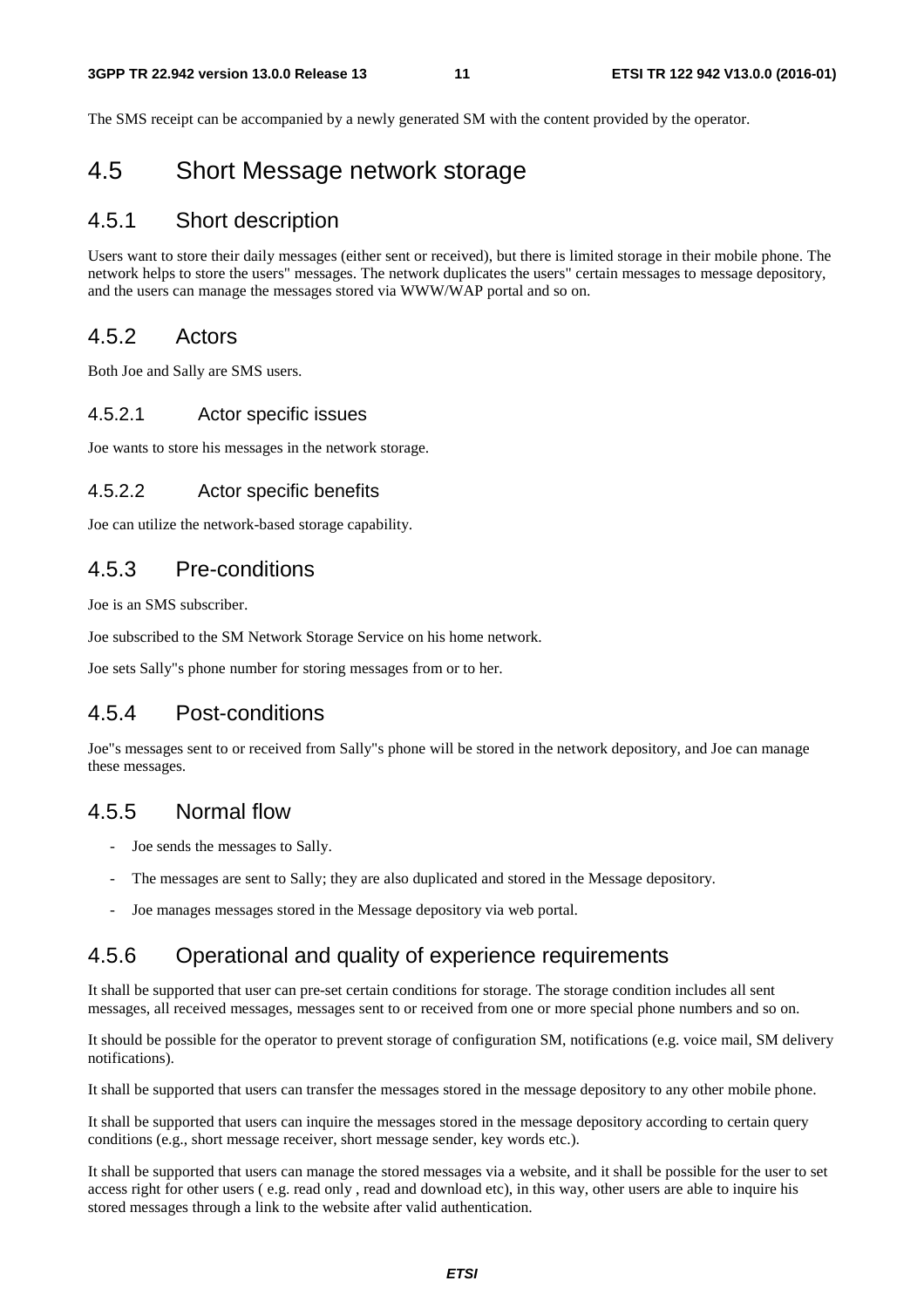In case of multiple delivery attempts SM will be copied only once regardless of the number of delivery attempts.

## 4.6 Short Message to multiple destinations

#### 4.6.1 Short description

When a user composes a message and sends it to N destinations, then the originating entity (MS) will send N messages to the SMS-SC and the SMS-SC will deliver N individual messages to the N destinations. Each Individual receiving entity can only know the originating address and can only reply back to the originating entity. So in the existing system, when the same message is sent to N different individuals, there is no way for each individual to know who else received the same message and no way for them to reply to "all". The SM-Multiple Destinations Service will allow all addressees to be visible (normal condition) and selected addressees to be invisible (privacy condition) to recipients of an SM sent to multiple destination addresses.

#### 4.6.2 Actors

Alice, Bob, Joe and Sally are SMS users.

#### 4.6.2.1a Actor specific issues

Joe wants to send a message to Alice, Bob and Sally.

#### 4.6.2.1b Actor specific issues (recipients privacy protection)

Joe does not want Alice know that the same message is sent to other persons.

#### 4.6.2.2a Actor specific benefits

Joe can utilize multiple destination address feature to send a single message to all the recipients.

Alice, Bob and Sally will be able to reply to everyone who received the initial message from Joe.

#### 4.6.2.2b Actor specific benefits (recipients privacy protection)

Joe can set the recipient addresses displaying information to prevent Alice know that the same message is sent to other persons.

Alice does not know the initial message from Joe is also received by Bob and Sally.

Bob and Sally do not know the initial message was received by Alice

## 4.6.3 Pre-conditions

Joe is an SMS subscriber.

Joe subscribed to the SM Multiple Destination service on his home network.

Joe sends the message to Alice, Bob and Sally"s phone number.

The distribution list has been pre-defined in VAS-SMS.

### 4.6.4a Post-conditions

Joe"s message is received by Alice, Bob and Sally.

Alice, Bob and Sally know who the message has been sent to.

Alice, Bob and Sally can use the information in the received message to reply to everyone who received the message and to Joe.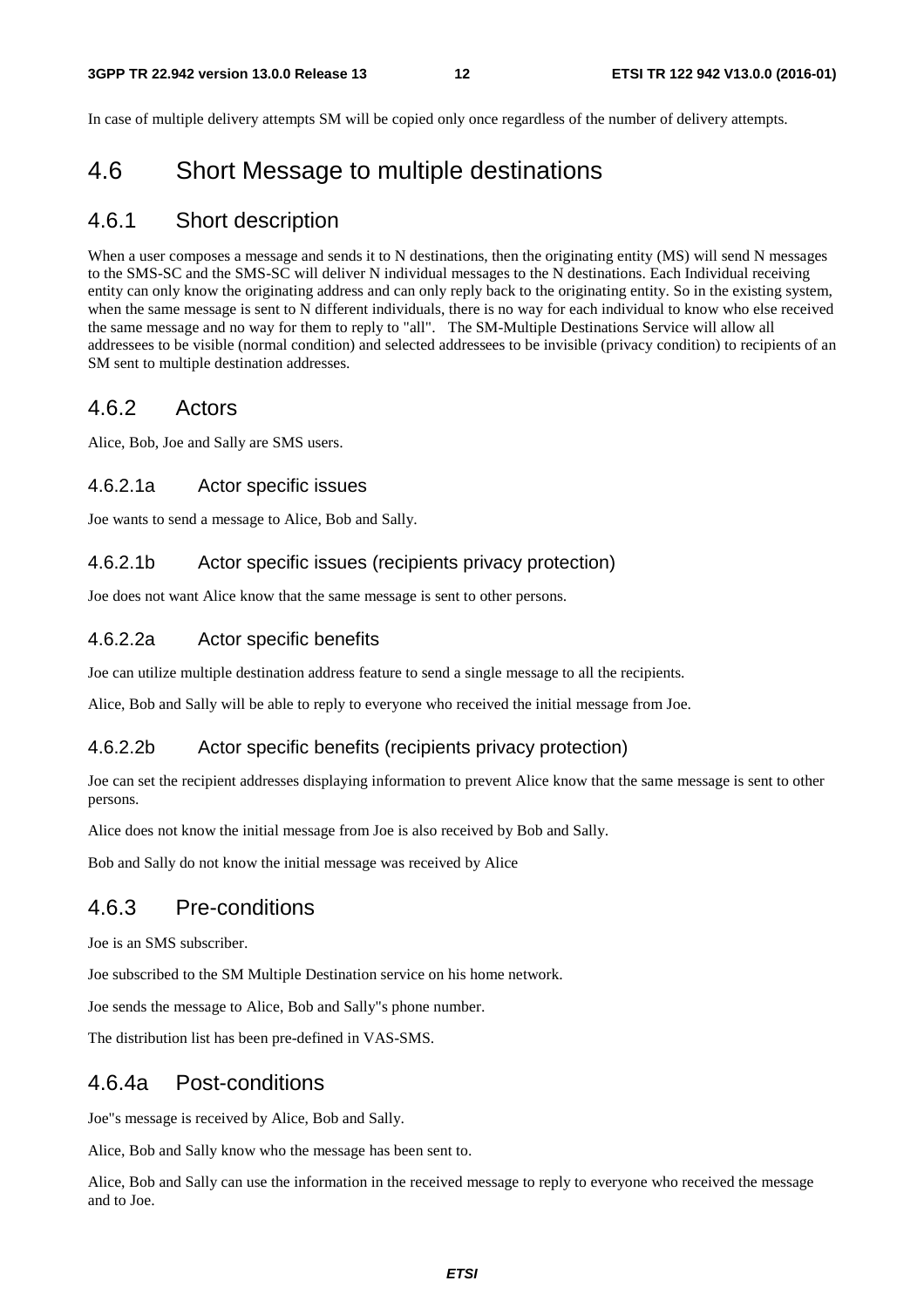## 4.6.4b Post-conditions (recipient privacy protection)

Joe"s message is received by Alice, Bob and Sally.

Bob and Sally know the message has been sent from Joe to Bob and Sally

Bob and Sally can use the information in the received message to reply to all - this does not include Alice

## 4.6.5a Normal flow

- Joe sends the messages to Alice, Bob, and Sally.
- A single message is sent from Joe"s mobile to the SMS-SC.
- The SMS-SC sends the message to Alice, Bob and Sally.
- Alice, Bob and Sally each receive a copy of the message.
- Alice, Bob and Sally have information on all the recipients of the message.
- Alice decides to reply to the received message and is able to reply to all (that is Bob, Joe, and Sally). So a message is sent to Bob, Joe and Sally.
- Bob decides to reply to the received message but only to Joe and Sally. So a message is sent to Joe and Sally.
- Sally just replies to Joe. So a message is sent to Joe

### 4.6.5b Normal flow (recipient privacy protecting)

- Joe sends a message to Bob, and Sally, it is blind copied to Alice
- A single message is sent from Joe"s mobile to the SMS-SC.
- The SMS-SC processes the message base on the recipient displayed address information status and delivers the message to Alice, Bob and Sally.
- Alice, Bob and Sally each receive a copy of the message.
- Bob and Sally have information on all the recipients of the message except blind copied recipients, i.e. Alice in this case.

## 4.6.6 Operational and quality of experience requirements

It shall be supported that a user can include multiple destination addresses in a message. The recipient except whose addresses displaying information is blocked shall receive information on all recipients of the message.

It shall be supported that each recipient of the message can send a message back to all recipients of the original message.

## 4.7 Short Message Virtual Private Network (VPN)

### 4.7.1 Short description

This use case describes a scenario where short message is being send to a short number (identical to the destination fixed extension number) and received on mobile phone

## 4.7.2 Actors

Joe and Sally are SMS users of Operator A, belonging to Organization X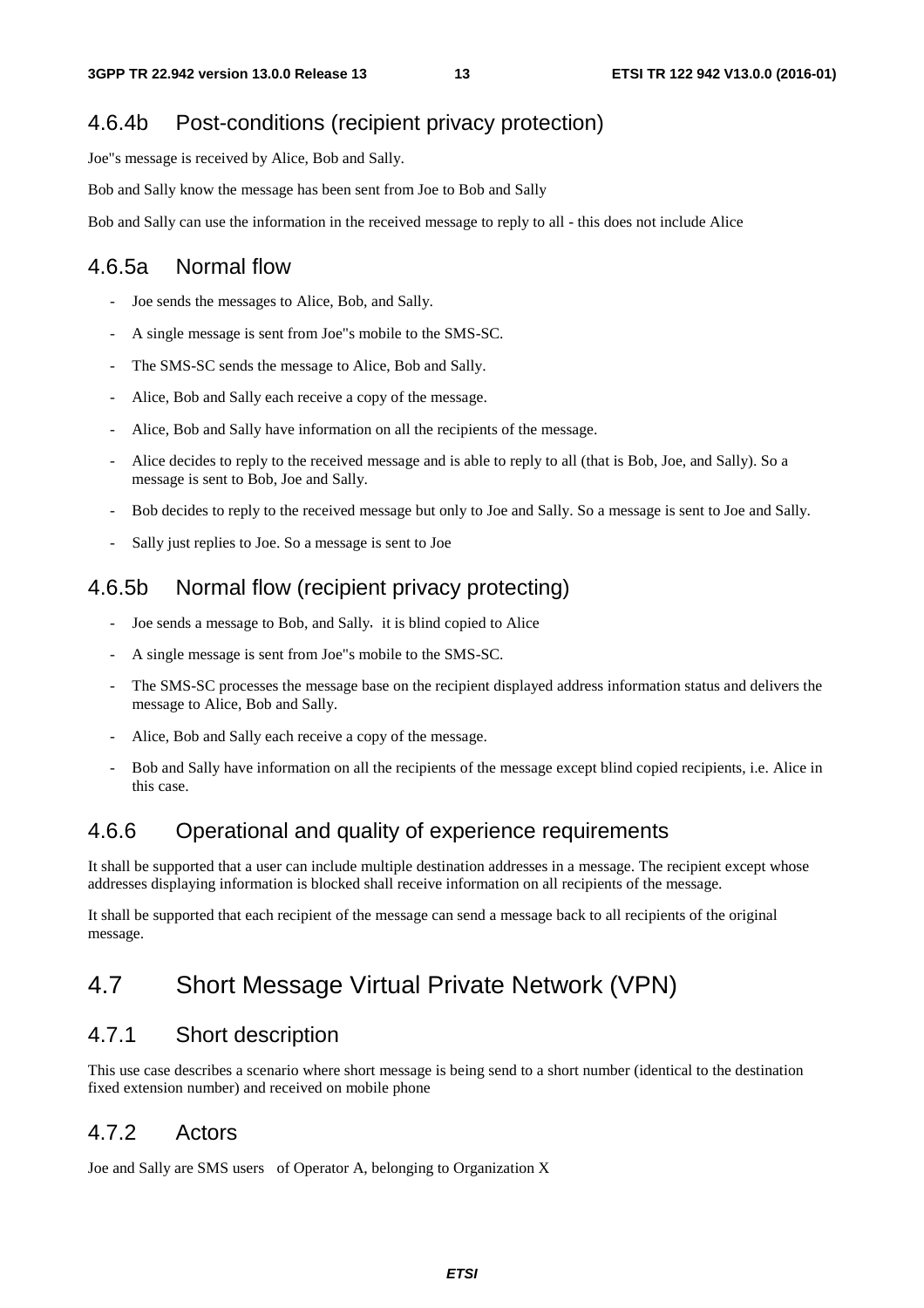#### 4.7.2.1 Actor specific issues

Joe wants to send a short message to Sally. Joe is familiar with Sally's fixed extension number only.

#### 4.7.2.2 Actor specific benefits

The calling party, Joe will take advantage of SM VPN service.

Organization X may have reduced price agreement with operator A for short message exchange between its employees

## 4.7.3 Pre-conditions

Operator A associated Joe and Sally to organization X and enabled their SM VPN service

## 4.7.4 Post-conditions

Outgoing message sent to Sally's short number by Joe will be received on Sally's mobile phone

## 4.7.5 Normal flow

- Joe sends a short message to Sally's short number (e.g. 4 digit fixed extension number).
- The short fixed number is being replaced by Sally"s Mobile number by the home network SM VPN service.
- Sally receives the message on her mobile phone.

## 4.7.6 Operational and quality of experience requirements

There shall be no significant delays to any part of the service.

## 4.8 Short Message auto reply

## 4.8.1 Short description

This use case describes a scenario where a called mobile subscriber activate an automatic SMS reply in response to incoming SMS messages.

## 4.8.2 Actors

Joe is an SMS user

Sally is an SMS user with SM Auto Reply Service

4.8.2.1 Actor specific issues

Joe wants to send a short message to Sally.

Sally currently is not reachable via her mobile or does not want to receive any SMS from Joe.

#### 4.8.2.2 Actor specific benefits

The called party, Sally can take advantage of SM Auto Reply Service either for specific MO subscriber (in this case Joe) or unconditional auto reply capabilities, which means that once Sally activates the service, all messages sent to her (all incoming messages) will be automatically responded by SM Auto Reply Service

## 4.8.3 Pre-conditions

Joe is anl SMS subscriber.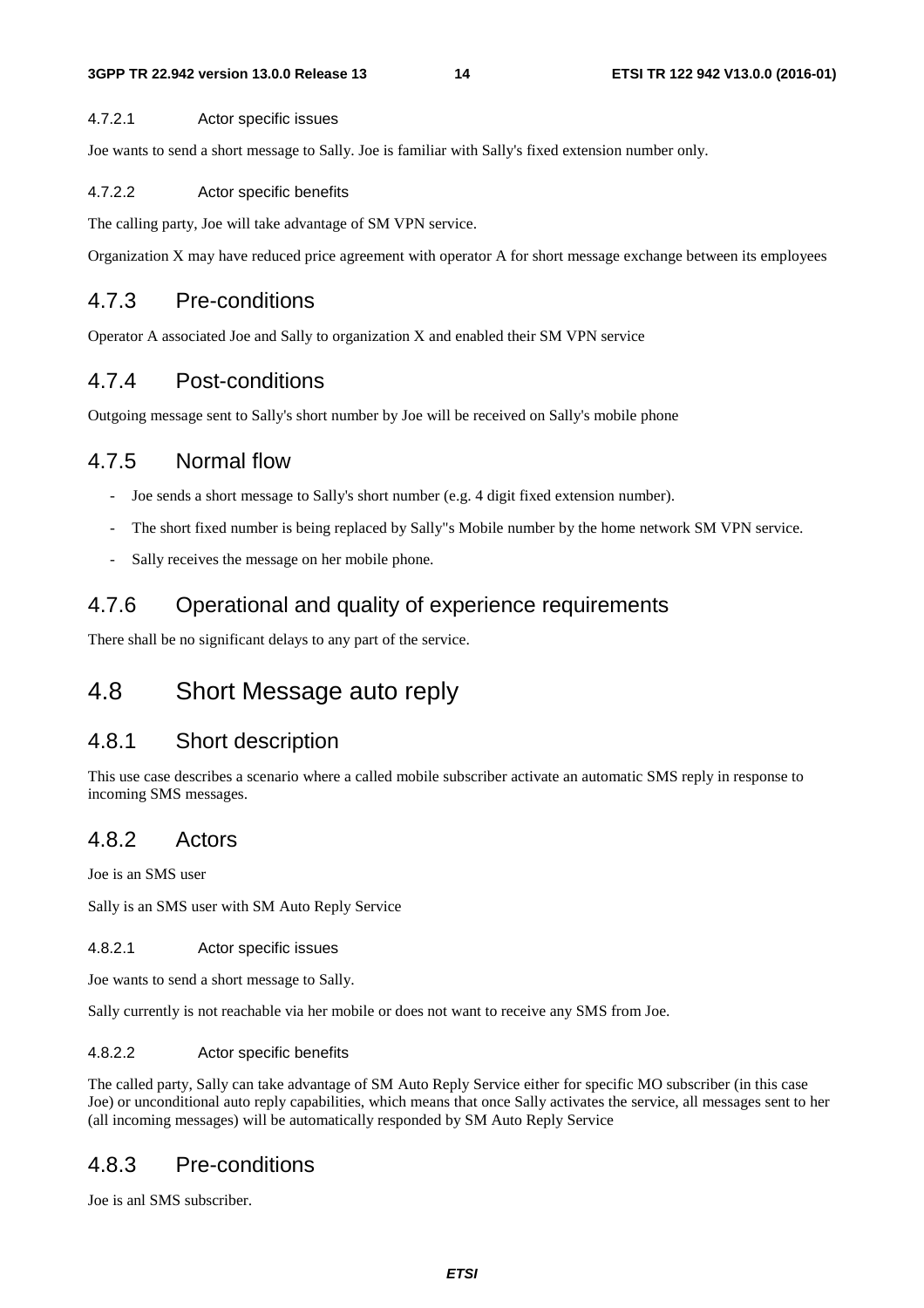Sally subscribed to the SM Auto Reply Service on her home network.

She sets the short message auto reply configuration to YES with preconfigured text to the SMS originator (in this case Joe).

## 4.8.4 Post-conditions

All incoming messages addressed to Sally"s mobile phone number from specific MO number (or all incoming messages) are answered by the SM Auto Reply Service.

## 4.8.5 Normal flow

- Sally activates the SM Auto Reply Service with predefined text message.
- Sally optionally may receive a confirmation message upon successful activation.
- Joe sends a short message to Sally.
- Joe receives an auto reply message with predefined text.

## 4.8.6 Operational and quality of experience requirements

It shall be possible that users can activate the SM Auto Reply Service to be active for different time periods. In addition it shall be possible to configure the system to reply only once to each sender in a predefined period of time.

It shall be possible for users to configure and manage their Automatic Reply messages, e.g. edit and delete the content of the message.

It shall be possible for users to set different Automatic Reply messages to different senders.

## 4.9 Short Message personal signature

### 4.9.1 Short description

This use case describes a scenario where a pre-defined personal signature is being appended to outgoing short message.

### 4.9.2 Actors

Joe is an SMS user of Operator A.

Sally is an SMS user (her location is not relevant)

#### 4.9.2.1 Actor specific issues

Joe wants to send a short message to Sally with his personal signature.

#### 4.9.2.2 Actor specific benefits

The calling party, Joe will take advantage of SM Personal Signature Service.

The called party, Sally will receive a short message with additional valuable content, Joe's personal signature

### 4.9.3 Pre-conditions

Joe subscribed to the SM Personal Signature Service on his home network

He enables the service for every outgoing short message and sets his unique personal signature.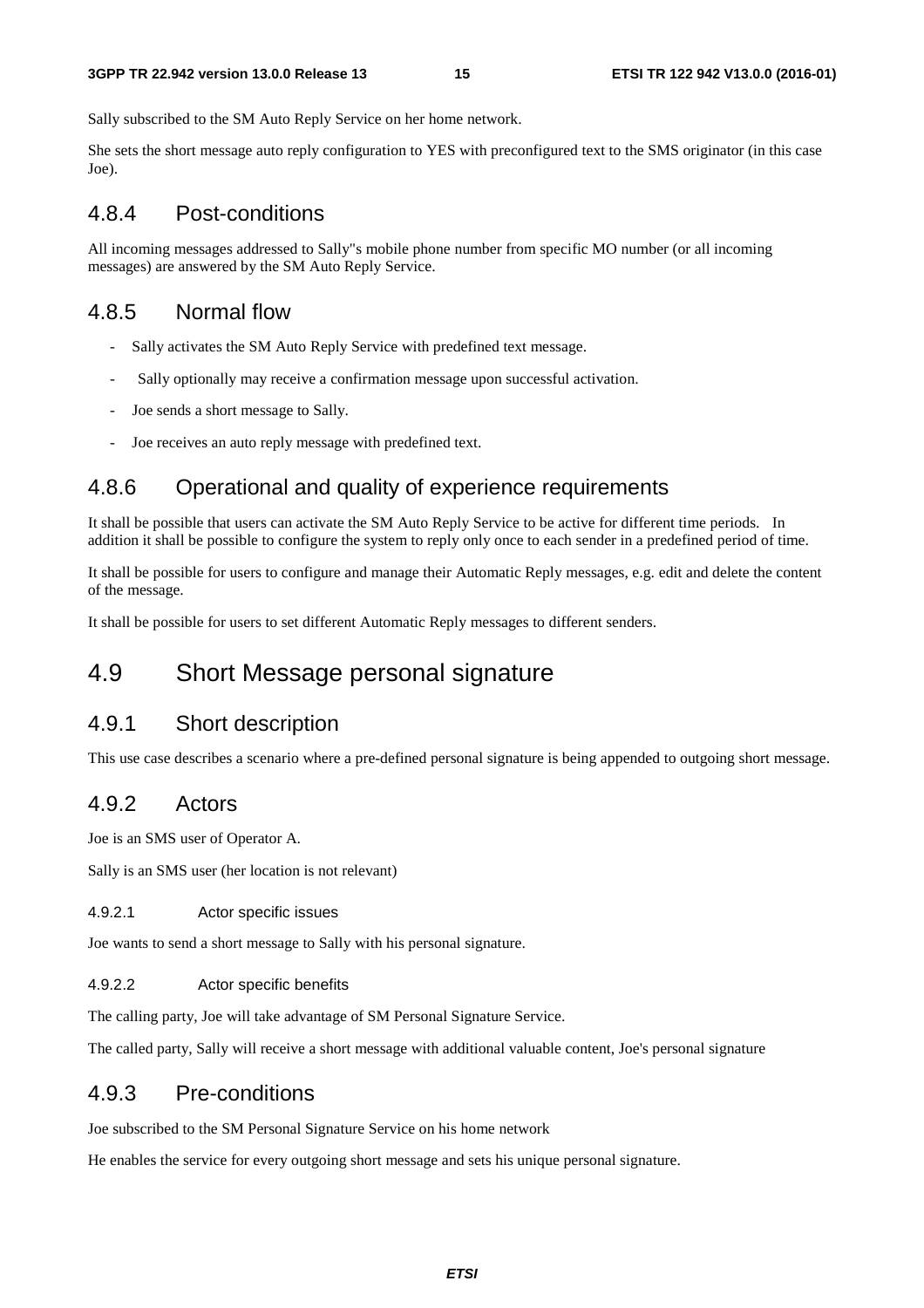## 4.9.4 Post-conditions

All outgoing messages originated by Joe will include his personal signature.

## 4.9.5 Normal flow

- Joe enables the SM Personal Signature Service and sets his personal signature .
- Joe sends a short message to Sally.
- The Personal Signature is appended to the original short message by the home network SM Personal Signature Service
- Sally receives the message.
- Sally opens and reads the message which includes the original text plus Joes personal signature

## 4.9.6 Operational and quality of experience requirements

The SM Personal Signature Service shall support certain conditions configured by users or control system wide (e.g., append personal signature depending on the original short message length, append personal signature to certain destinations). There shall be no significant delays to any part of the service.

## 5 Requirements

## 5.1 Suggested high level requirements

The VAS-SMS shall be implemented without influencing the existing SMS service.

The VAS-SMS shall be implemented without depending on the terminal"s capability.

Users shall be able to register, activate, deactivate, withdraw and reconfigure VAS-SMS via the UE, or web portals.

The VAS-SMS shall be designed and implemented in a way to provide users who joined the services one coherent and identical user experience, regardless of the SM flow and SM scenario (e.g. messages to and from applications, MO-MT in an in network and MT from Foreign Network).

## 5.2 Overall system requirements

## 5.2.1 Management of service information

Capabilities provided to the user

The VAS-SMS shall be able to support a request from an application to query/change the choice of services for a subscriber.

The VAS-SMS shall be able to support a request from an application to query/change the subscriber"s preferences for a certain service, for example:

i) To add or delete or modify a subscriber"s filtering conditions by which VAS-SMScan refuse some of the subscriber"s incoming messages.

ii) To modify a subscriber"s signature that will be appended to an SM sent from the subscriber.

iii) To modify a subscriber"s forwarding address that substitutes for the subscriber"s original receiving address.

Capabilities provided to the network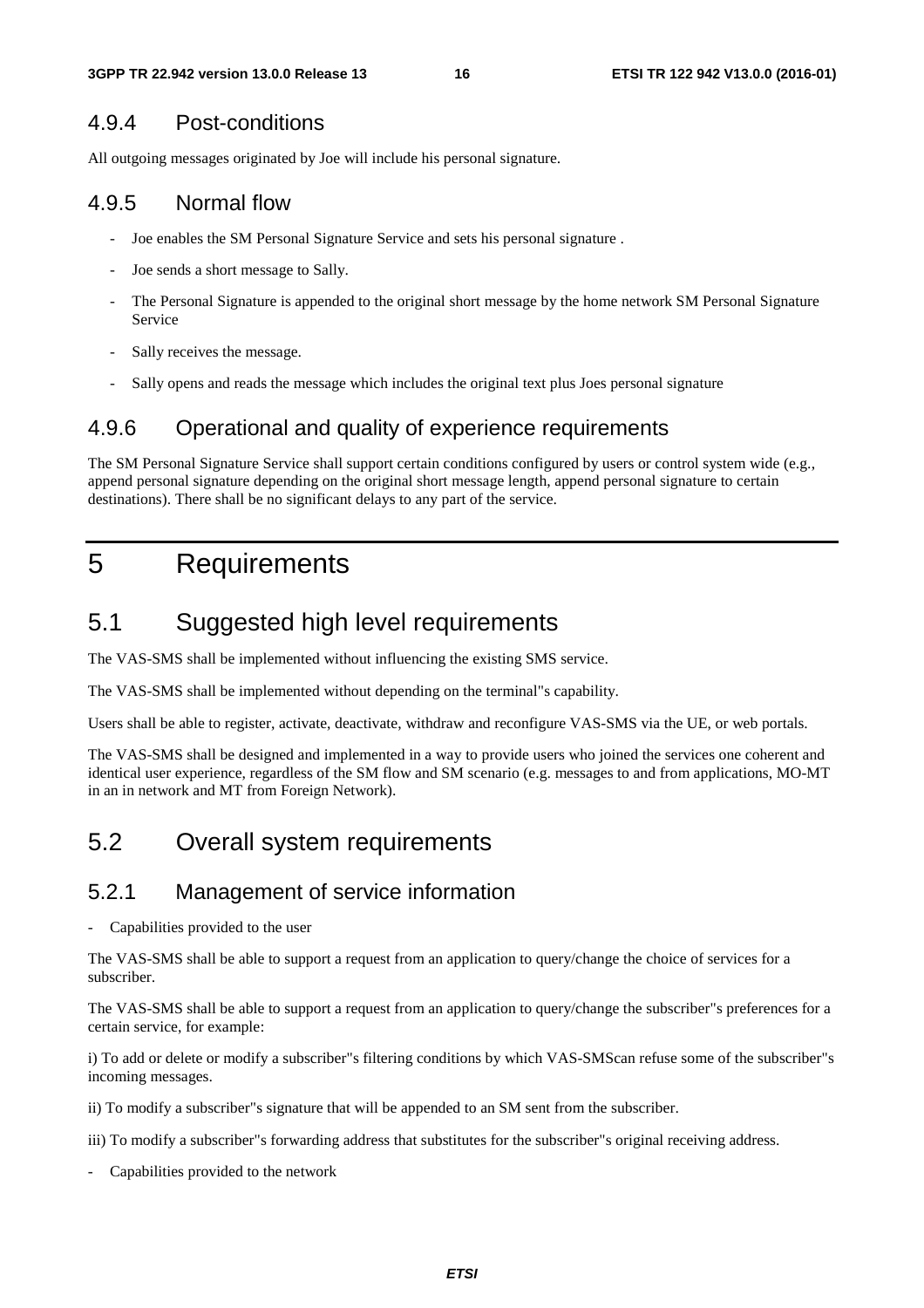The VAS-SMS shall be able to support a request to query/change the subscriber"s information, for example:

i) To get the detail information about the subscriber"s service.

ii) To add or delete a subscriber"s service information.

The VAS-SMS shall be able to support a request to query the handling results of the subscription service.

## 5.2.2 Short Message processing

The VAS-SMS should be able to deal with the content of an SM, for example:

i) To insert content (as agreed with the subscriber) into the original SM and form a new SM (e.g. append the signature to the SM).

ii) To compile an SM by containing operator"s information (e.g. construct a delivery report).

iii) To use certain words in an SM as the filtering criteria.

The VAS-SMS should be able to convert the format of an SM into other formats (e.g. email, WAP message, etc).

### 5.2.3 Short Message forwarding

With the advent of SM forwarding there is also the issue of how to handle the situation when a user by mistake sets forwarding to wrong number (a number that is in use). Ideally a recipient should be capable of stopping the delivery of such SM to its own address. As a minimum the recipient"s operator should be capable of identifying forwarded SM and stop delivery.

Infinite forwarding loops needs to be prevented.

### 5.2.4 Short Message network storage

It should be possible for the operator to support Short Message Network Storage to allow users to store the messages in the network.

It should be possible for users to store the messages in the network based on their personal settings (e.g. store all sent  $\&$ received messages, store the messages from/to particular users, store the messages sent & received in a specified period of time etc).

It should be possible for users to store and manage the messages for their preference (e.g. users can set different folders to store different sort of messages, therefore it is convenient to inquire the stored messages based on message sort or key words).

It should be possible for the operator to ensure all relevant information of the messages stored in the network are consistent with that displayed to users, e.g. content of the messages, sender/recipient, sending/receiving time, etc.

### 5.2.5 Short Message to multiple destinations

It shall be able to support inclusion of multiple recipients in a message when a user sends a single message to multiple individuals.

It should be possible for all recipients of the message to be aware of other recipients.

It should be possible for a recipient to choose to whom the reply message is sent, i.e. to the original sender and to other recipients of the original message.

## 5.2.6 Management and control of network based repository

VAS-SMS should be able to provide following capabilities to support network based repository:

- The VAS-SMS should allow configuring in such a way that certain sent or received messages of a particular user can be stored persistently in a network based repository.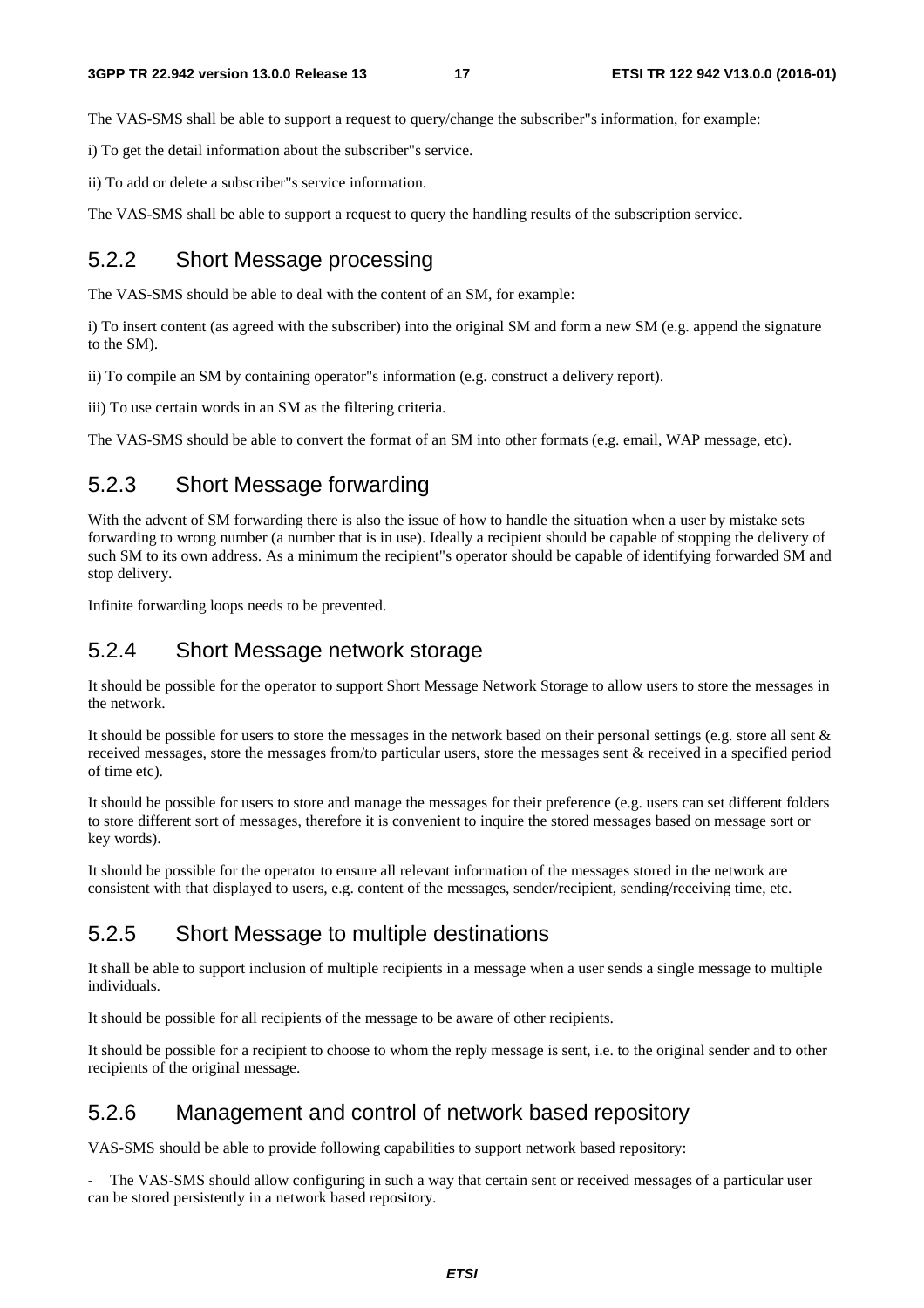The VAS-SMS should be able to support a request from SMS-SC to persistently store a sent message in a network based repository at the time of sending.

The VAS-SMS should be able to support a request from an application to upload certain messages into a network based repository for persistent storage.

The VAS-SMS should be able to support a request from an application to retrieve/delete certain messages stored in a network based repository

The VAS-SMS should be able to support a request from an application to view the list of messages and related attributes (e.g. sender, recipient, date/time, etc) in a network based repository

## 5.2.7 Addressing

The VAS-SMS should support different addressing formats to identify the sender and recipient; it should support both MSISDN[3] and e-mail addressing schemes[4].

The VAS-SMS should support an alpha-numeric addressing format (similar to specified in [2]).

The VAS-SMS should be able to submit one message to multiple recipients.

The VAS-SMS should be able to support the request to hide the sender"s or other recipients" addresses.

## 6 Requirements for service priority and interaction

The different rules of VAS-SMS priority and interaction are provided by operator. For example, the priority order maybe as following:

- **SM** Filtering
- SM Network Storage
- SM Forwarding
- etc.

The VAS-SMS should be classified by priority and triggered according to priority order.

The VAS-SMS should provide the capability to configure certain priority.

Caller SMS receipt has higher priority than Callee SMS Receipt service.

## 7 Quality of service

The quality of basic SMS service should not be affected by introducing the VAS-SMS.

The following key performance for quality of VAS-SMS shall be kept consistent with basic SMS. For example:

- SMS delivery successful rate
- authentication successful rate
- end to end data loss rate
- end to end data delay
- charging successful rate
- reliability of network and service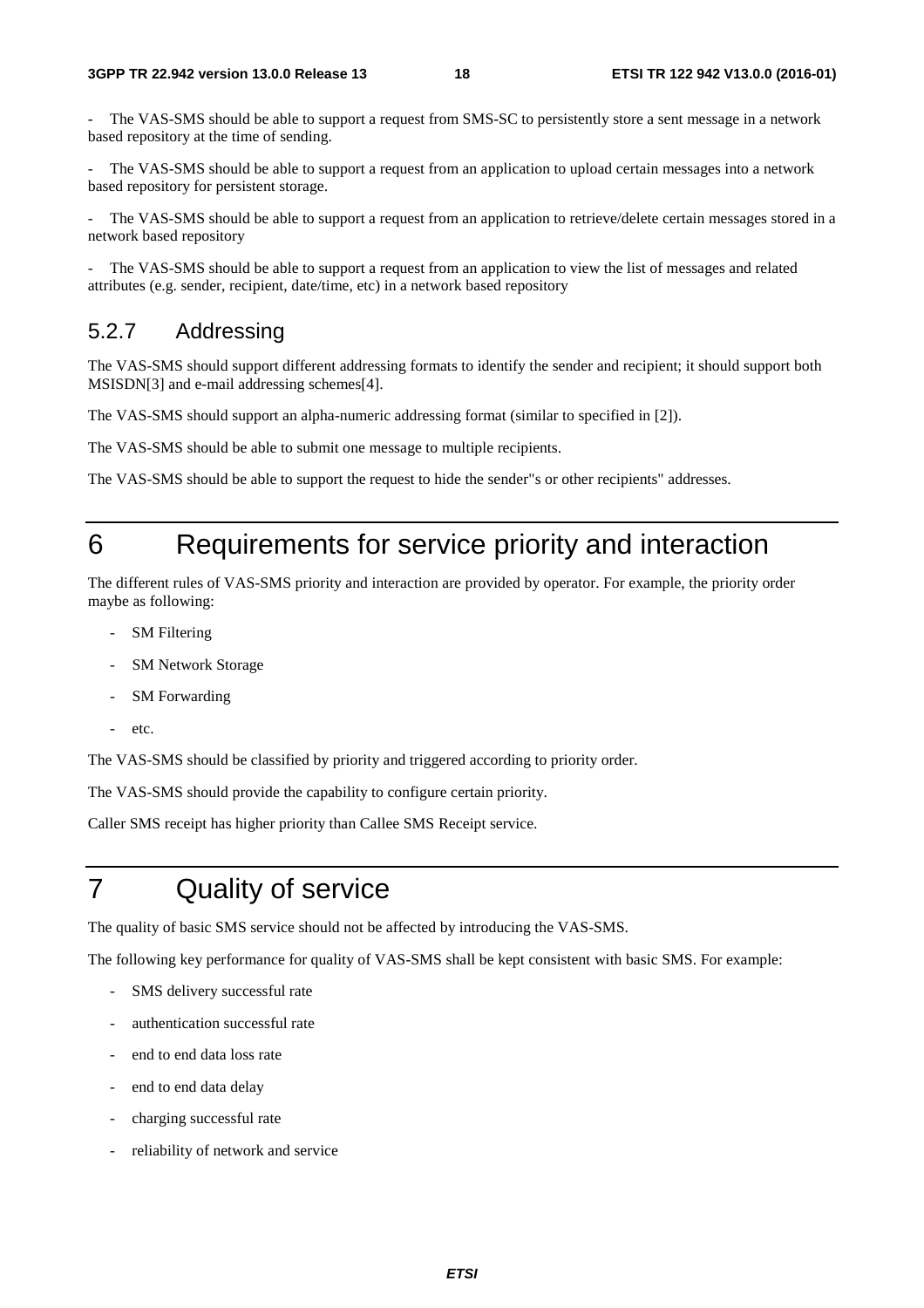## 8 Charging aspects for VAS-SMS

The VAS-SMS shall provide accounting rules for accurate accounting. It shall be able to support following charging aspects.

Charging Model

The VAS-SMS charging includes basic communication fee and special service fee.

Basic communication fee is paid for usage of network resource. CDR is generated by SMSC. Special service fee is paid for usage of the VAS-SMS. CDR is generated by the VAS-SMS system. Charging models of special service fee shall include but not limit to the following items:

i) charging per VAS-SMS

ii) monthly basis

Per each service category, different charging models and rates should be configurable for the special service fee.

Charging principle

The following principles shall be supported according to different service categories:

i) VAS-SMS triggered by sending party – basic communication fee and special service fee are paid by the sending party.

ii) VAS-SMS services triggered by recipient – basic communication fee is paid by the sending party, whilst special service fee is paid by the recipient.

iii) Charging only happens after the status report has been received by the SMSC.

Charging Scheme

The VAS-SMS shall support a standardized interface to transfer CDRs and other charging related information between the VAS-SMS and the billing system for prepaid and post-paid billing solutions.

## 9 Security

Security of the VAS-SMS services shall be consistent with basic SMS service. The user shall be able to use and access the VAS-SMS services in a secure manner.

VAS-SMS should support Lawful Interception as required by Regional Regulations.

## 10 Interworking

Interworking with existing messaging technologies and messaging services should be supported.

The VAS-SMS should be able to send the content of an SM to a reachable address, for example:

i) To send an email to email severs after converting the SM into an email.

ii) To send a WAP message to a WAP Push Gateway after converting the SM into a WAP message.

iii) To send an SM to a subscriber by sending an SM to SMSC.

- iv) To send an SM via IMS. Refer to MESSIW[5].
- v) To send a delivery report .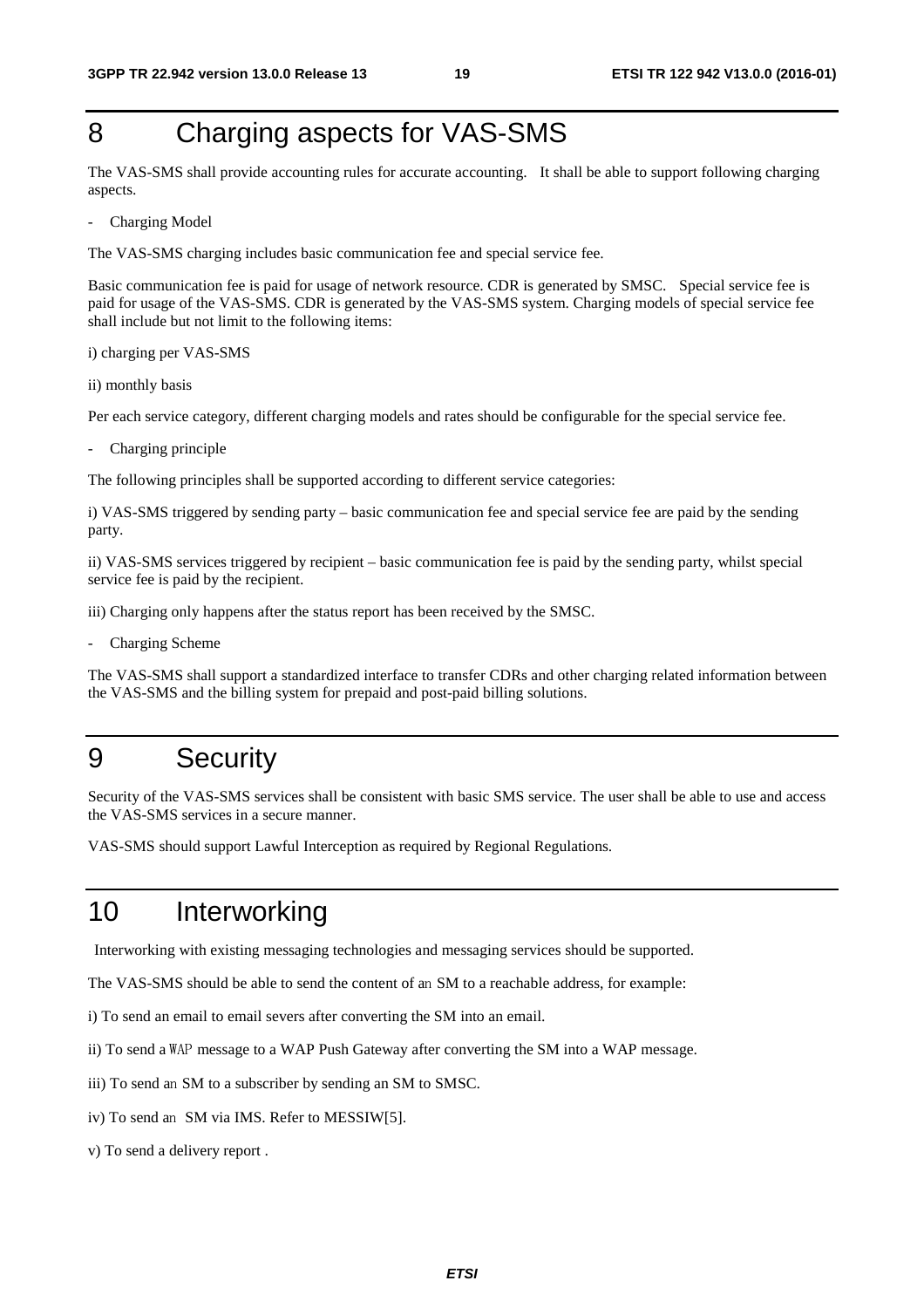## 11 Roaming

General roaming requirements should be compliant with roaming function of SMS.

The user should be able to experience the consistent VAS-SMS services whether in home network or roaming.

## 12 Conclusions

The current TR is to study the requirements of value-added services for SMS, which are the enhancement (or supplement) of normal GSM short message service requirements.

It is proposed that after finalization of the present TR 22.942, 3GPP should be asked to take the responsibility to create the stage 1 technical specification

The architecture and protocol of various value-added services listed in TR 22.942 shall be consistent with each other. This should be followed by Stage 2 work on VAS4SMS in 3GPP.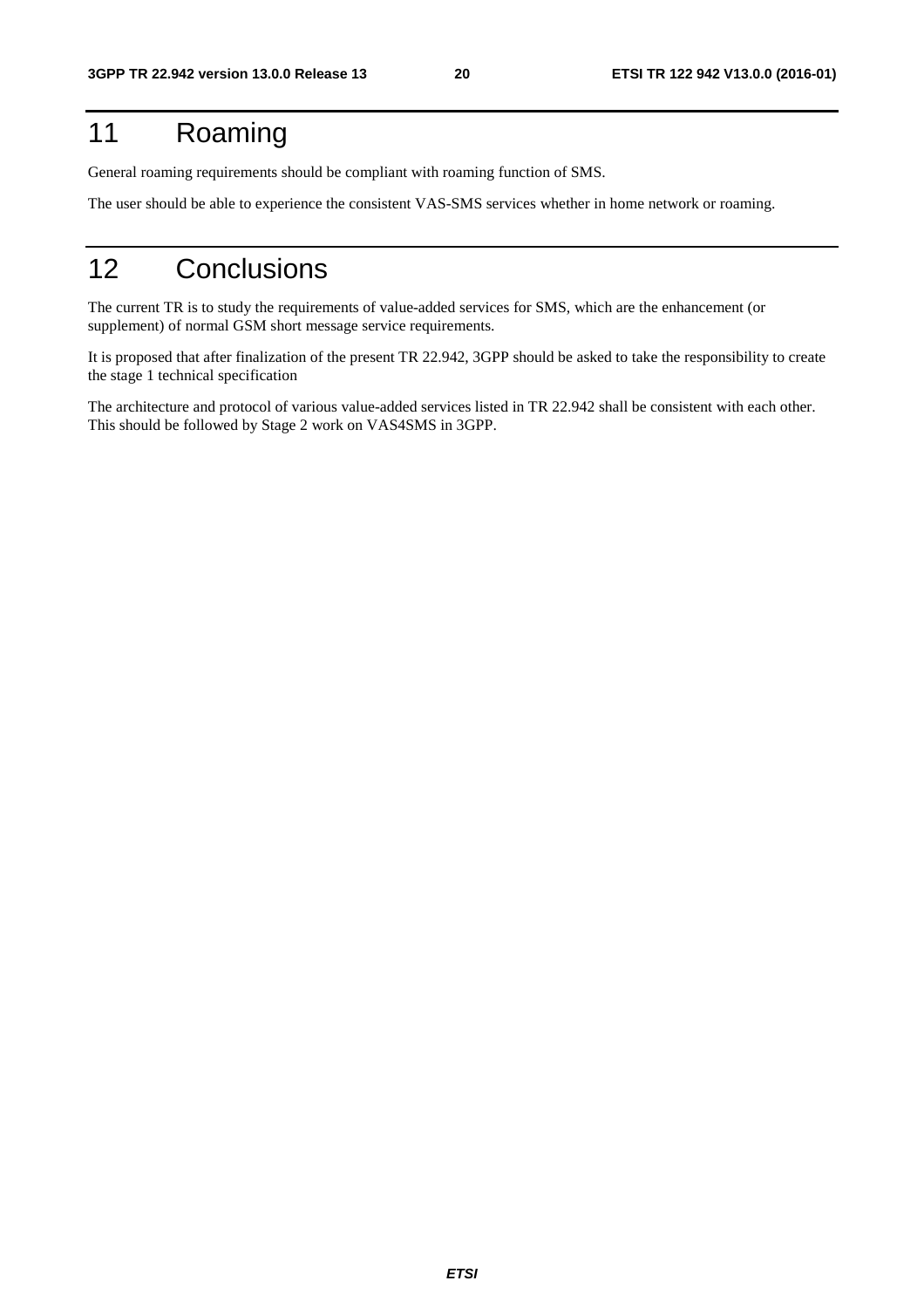## Annex A: Change history

| <b>Change history</b> |  |                     |             |           |                |       |   |                                        |        |               |                      |
|-----------------------|--|---------------------|-------------|-----------|----------------|-------|---|----------------------------------------|--------|---------------|----------------------|
| TSG SA# SA Doc.       |  | SA1 Doc             | <b>Spec</b> | <b>CR</b> | <b>Rev Rel</b> |       |   | Cat Subject/Comment                    | Old    | <b>New</b>    | WI                   |
| SP-39                 |  | SP-080046 S1-080039 | 22.942      | 0001      |                | Rel-8 | F | Correcting a reference in TR<br>22.942 | 8.0.0  | 8.1.0         | <b>FSVAS4S</b><br>MS |
| SP-46                 |  |                     |             |           |                |       |   | Updated to Rel-9 by MCC                | 8.1.0  | 9.0.0         |                      |
| 2011-03               |  |                     |             |           |                |       |   | Update to Rel-10 version (MCC)         | 9.0.0  | 10.0.0        |                      |
| 2012-09               |  |                     |             |           |                |       |   | Updated to Rel-11 by MCC               |        | 10.0.0 11.0.0 |                      |
| 2014-10               |  |                     |             |           |                |       |   | Updated to Rel-12 by MCC               |        | 11.0.0 12.0.0 |                      |
| 2015-12               |  |                     |             |           |                |       |   | Updated to Rel-13 by MCC               | 12.0.0 | 13.0.0        |                      |